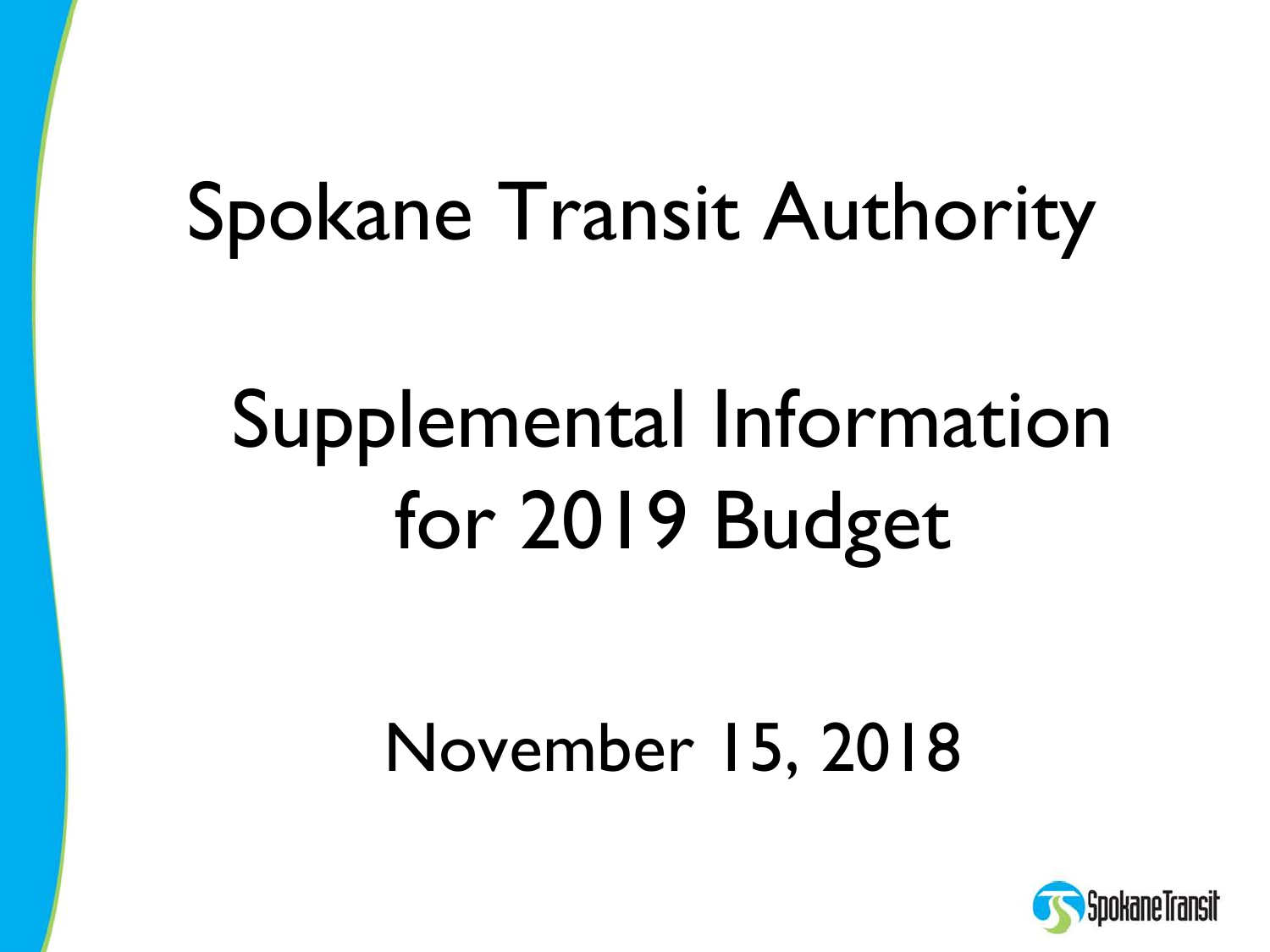# Table of Contents

## Page 1 Page 2 Key Indicators of 2019 Budget Staffing for 2019 Budget Capital Projects Summary Page 3

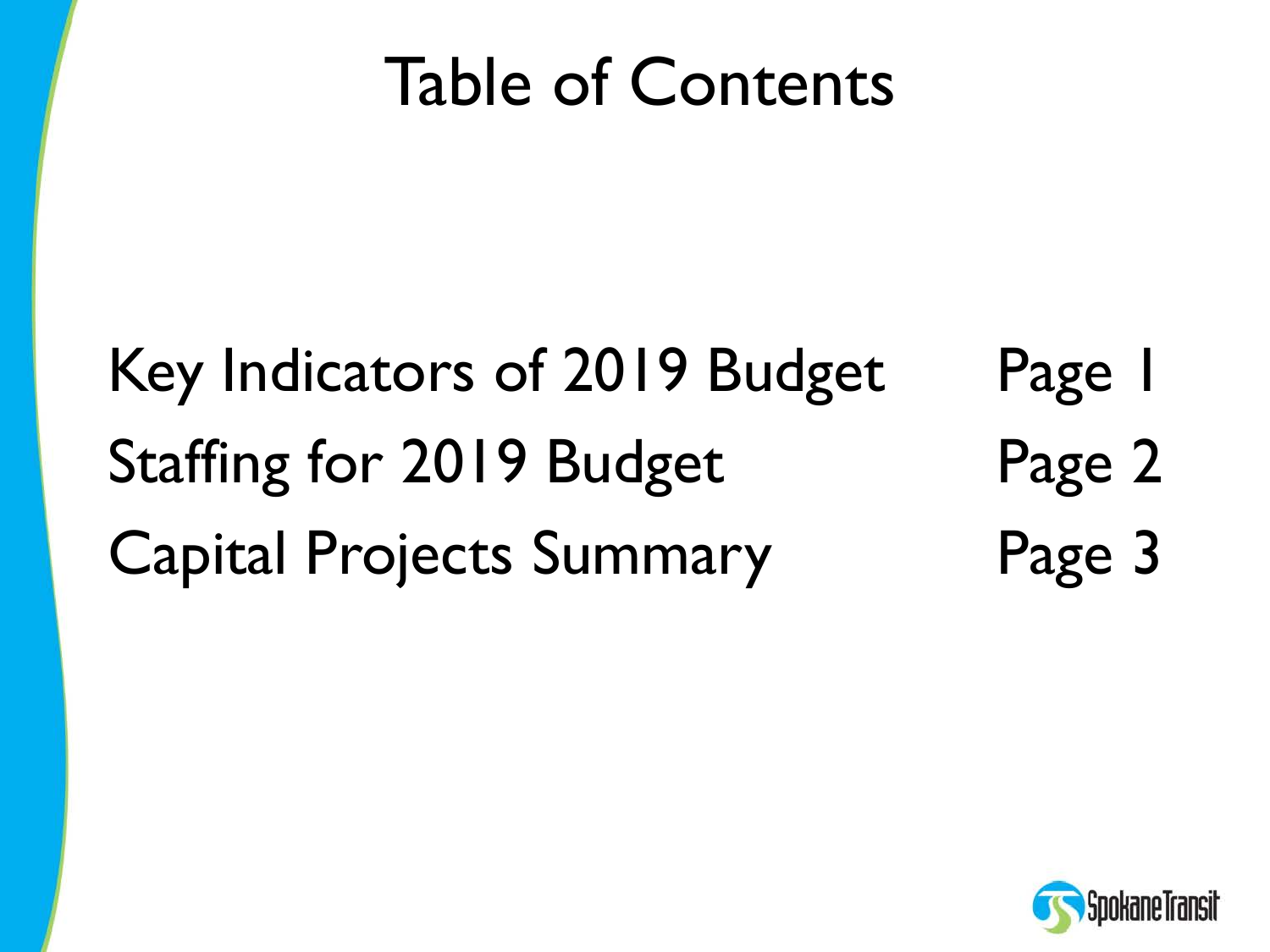### **Key Indicators of 2019 Final Proposed Budget**

|                                                      | 2019 Final            |                 | 2019 Budget vs. |              | 2019 Budget vs. |
|------------------------------------------------------|-----------------------|-----------------|-----------------|--------------|-----------------|
|                                                      | <b>Proposed Level</b> |                 | 2018 Budget %   |              | 2017 Actual %   |
|                                                      | <b>Budget</b>         | 2018 Budget     | Change          | 2017 Actual  | Change          |
| <b>Fixed Route Bus Service</b>                       |                       |                 |                 |              |                 |
| <b>Operating Expense (Unallocated)</b>               | \$52,327,727          | \$47,657,075    | 9.8%            | \$42,289,563 | 23.7%           |
| <b>Revenue Hours</b>                                 | 453,013               | 426,689         | 6.2%            | 405,164      | 11.8%           |
| <b>Passengers</b>                                    | 10,500,000            | 10,415,743      | 0.8%            | 10,264,971   | 2.3%            |
| <b>Revenue Miles</b>                                 | 6,196,110             | 5,874,950       | 5.5%            | 5,590,733    | 10.8%           |
| <b>Farebox Revenue</b>                               | \$10,221,774          | \$9,194,699     | 11.2%           | \$8,520,234  | 20.0%           |
| <b>Other Transit Revenue</b>                         | \$226,814             | \$215,001       | 5.5%            | \$383,697    | $-40.9%$        |
| <b>Farebox Recovery Ratio (Unallocated)</b>          | 19.5%                 | 19.3%           | 1.2%            | 20.1%        | $-3.0%$         |
| <b>Average Fare</b>                                  | \$0.97                | \$0.88          | 10.3%           | \$0.83       | 17.3%           |
| <b>Cost per Passenger</b>                            | \$4.98                | \$4.58          | 8.9%            | \$4.12       | 21.0%           |
| <b>Operating Cost per Revenue Hour (Unallocated)</b> | \$115.51              | \$111.69        | 3.4%            | \$104.38     | 10.7%           |
| <b>Operating Cost per Revenue Mile (Unallocated)</b> | \$8.45                | \$8.11          | 4.1%            | \$7.56       | 11.6%           |
| <b>Passenger Vehicles</b>                            | 147                   | 143             | 2.8%            | 141          | 4.3%            |
|                                                      |                       |                 |                 |              |                 |
| <b>Paratransit Service</b>                           |                       |                 |                 |              |                 |
| <b>Operating Expense (Unallocated)</b>               | \$14,909,917          | \$13,557,551    | 10.0%           | \$11,735,142 | 27.1%           |
| Revenue Hours (includes SUV) (3)                     | 172,080               | 171,782         | 0.2%            | 167,665      | 2.6%            |
| Passengers (Includes SUV) (3)                        | 495.461               | 483.819         | 2.4%            | 476,274      | 4.0%            |
| <b>Revenue Miles (Includes SUV) (3)</b>              | 2,594,705             | 2,629,684       | $-1.3%$         | 2,538,482    | 2.2%            |
| <b>Farebox Revenue</b>                               | \$829,200             | \$780,890       | 6.2%            | \$710,223    | 16.8%           |
| <b>Other Transit Revenue</b>                         |                       |                 |                 |              |                 |
| <b>Farebox Recovery Ratio (Unallocated)</b>          | 5.6%                  | 5.8%            | $-3.4%$         | 6.1%         | $-8.1%$         |
| <b>Average Fare</b>                                  | \$1.67                | \$1.61          | 3.7%            | \$1.49       | 12.2%           |
| <b>Cost per Passenger</b>                            | \$30.09               | \$28.02         | 7.4%            | \$24.64      | 22.1%           |
| <b>Operating Cost per Revenue Hour (Unallocated)</b> | \$86.65               | \$78.92         | 9.8%            | \$69.99      | 23.8%           |
| <b>Operating Cost per Revenue Mile (Unallocated)</b> | \$5.75                | \$5.16          | 11.5%           | \$4.62       | 24.3%           |
| <b>Passenger Vehicles (Directly Operated)</b>        | 67                    | 68              | $-1.5%$         | 70           | $-4.3%$         |
| Passenger Vehicles (Contracted includes SUV)         | 58                    | 56              | 3.6%            | 55           | 5.5%            |
|                                                      |                       |                 |                 |              |                 |
| <b>Vanpool Service</b>                               |                       |                 |                 |              |                 |
| <b>Operating Expense (Unallocated)</b>               | \$706,231             | \$674,009       | 4.8%            | \$521,129    | 35.5%           |
| <b>Revenue Hours</b>                                 | 31,081                | 29,933          | 3.8%            | 29,470       | 5.5%            |
| <b>Passengers</b>                                    | 162,074               | 197,831         | $-18.1%$        | 178,457      | $-9.2%$         |
| <b>Revenue Miles</b>                                 | 980.161               | 1,015,558       | $-3.5%$         | 975,974      | 0.4%            |
| <b>Farebox Revenue</b>                               | \$529,287             | \$539,261       | $-1.8%$         | \$528,460    | $0.2\%$         |
| Passenger Vehicles (3)                               | 83                    | 88              | $-5.7%$         | 108          | $-23.1%$        |
| <b>Financial Summary Highlights</b>                  |                       |                 |                 |              |                 |
| <b>Sales Tax Revenues</b>                            | \$77,271,349          | \$63,590,163    | 21.5%           | \$65,491,245 | 18.0%           |
| Federal Preventive Maintenance & Other Fed Grants    | 8,281,473             | 8,151,181       | 1.6%            | \$7,906,005  | 4.7%            |
| <b>Total Revenues (Exc. Capital)</b>                 | \$99,850,438          | \$84,532,378    | 18.1%           | \$85,752,007 | 16.4%           |
| <b>Total Operating Expense</b>                       | \$79,541,504          | \$73,491,622    | 8.2%            | \$63,930,590 | 24.4%           |
| <b>Fleet Replacement Allocation</b>                  | 12,128,312            | \$11,862,311    | 2.2%            | \$5,424,115  | 123.6%          |
| <b>Local Capital Investment (1)</b>                  | 28,908,240            | 29,154,416      | $-0.8%$         | \$6,081,989  | 375.3%          |
| <b>Total Capital Expense</b>                         | \$57,367,759          | \$43,532,304    | 31.8%           | \$14,201,694 | 304.0%          |
| <b>Election Expenses</b>                             |                       |                 |                 |              |                 |
| <b>Cooperative Street Projects</b>                   |                       |                 |                 |              |                 |
| Decrease in Cash (2)                                 | (S20, 727, 618)       | (S29, 975, 971) |                 |              |                 |
| Increase in Cash (2)                                 |                       |                 |                 | \$10,315,313 |                 |
|                                                      |                       |                 |                 |              |                 |

**NOTE:**

**Unallocated expenses exclude Administrative and Plaza costs.** 

**(1) Includes FR and PT local portions of the fleet purchases out of the Fleet Replacement fund.**

**(2) Note that the Fleet Replacement is transferred to the Fleet Replacement Fund, a separate cash account to fund Fixed Route and Paratransit fleet purchases. The (Decrease)/Increase in cash represents the cash from the change in the primary cash account.**

(3) 2018 Budget restated to reflect amounts associated with Special Use Vans included in the Paratransit division and excluded from Vanpool.<br>Date updated: 8/15/2018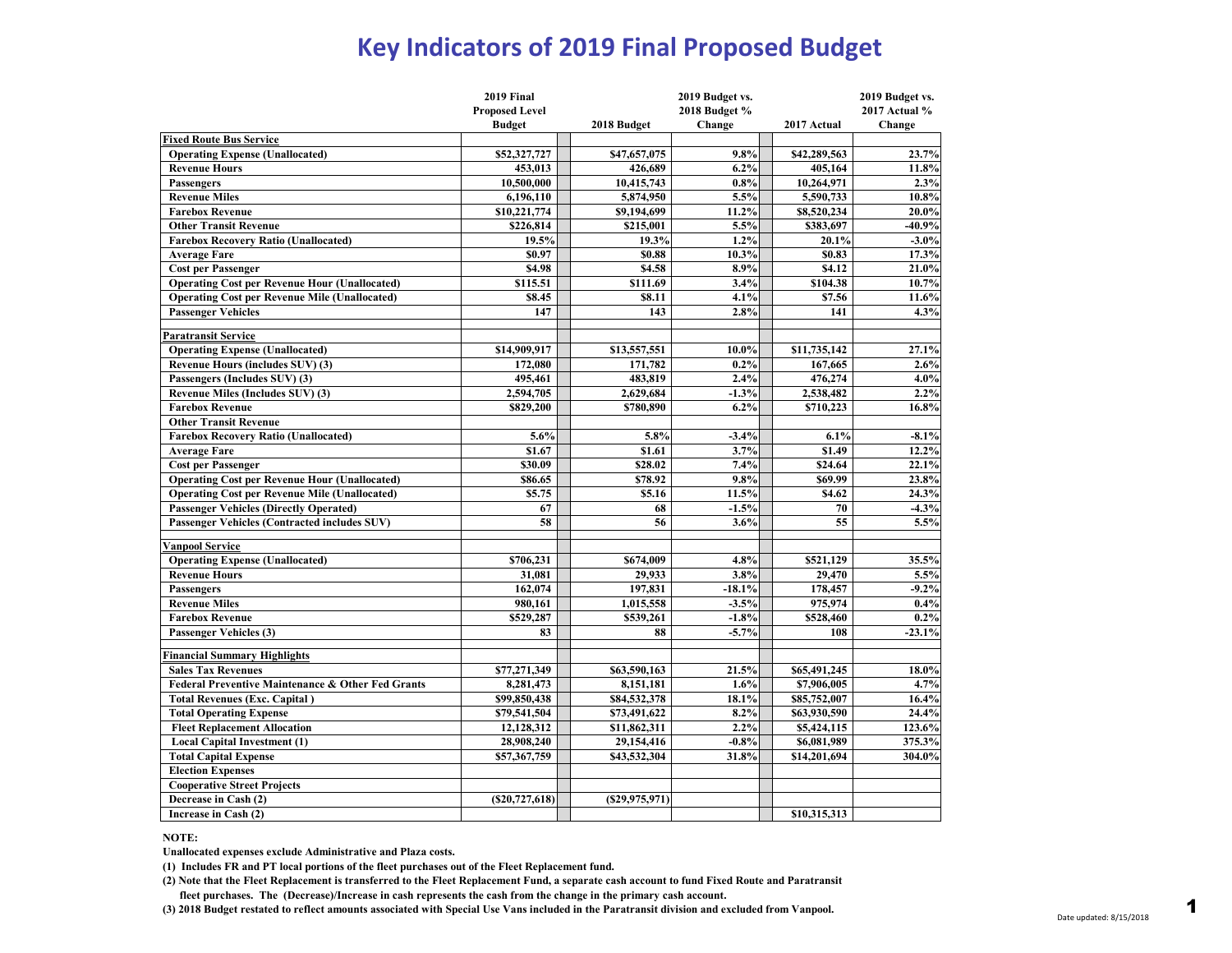### **Staffing for 2019 Budget**

|                                                                                     | <b>FUNDED</b><br>2010 | <b>FUNDED</b><br>2011            | <b>FUNDED</b><br>2012   | <b>FUNDED</b><br>2013 | <b>FUNDED</b><br>2014            | <b>FUNDED</b><br>2015 | <b>AUTHORIZED</b><br>1/01/16 | <b>FUNDED</b><br>1/01/16 | <b>FUNDED</b><br>2017   | <b>FUNDED</b><br>2018 | <b>AUTHORIZED</b><br>September 2018 | <b>FUNDED</b><br>2019 | <b>Net Change</b><br><b>Compared to</b><br>2018<br><b>Authorized</b> |
|-------------------------------------------------------------------------------------|-----------------------|----------------------------------|-------------------------|-----------------------|----------------------------------|-----------------------|------------------------------|--------------------------|-------------------------|-----------------------|-------------------------------------|-----------------------|----------------------------------------------------------------------|
| 01 FIXED ROUTE DIVISION - FUNCTION                                                  |                       |                                  |                         |                       |                                  |                       |                              |                          |                         |                       |                                     |                       |                                                                      |
| <b>ADMINISTRATION OF TRANSPORTATION (010)</b>                                       | 21                    | 21                               | 21                      | 24                    | 24                               | 24                    | 24                           | 24                       | 24                      | 25                    | 25                                  | 25                    |                                                                      |
| <b>SCHEDULING OF TRANSPORTATION (021)</b>                                           | $\overline{2}$        | $\overline{2}$                   | $\overline{2}$          | $\overline{2}$        | $\overline{2}$                   | $\overline{2}$        | $\overline{2}$               | $\overline{2}$           | $\overline{\mathbf{3}}$ | $\mathbf{3}$          | $\overline{\mathbf{3}}$             | $\mathbf{3}$          |                                                                      |
| <b>REVENUE VEHICLE OPERATIONS (030)</b><br><b>REVENUE VEH ICLE OPERATIONS (030)</b> | 240<br>32             | 221<br>28                        | 221<br>28               | 221<br>28             | 221<br>28                        | 226<br>28             | 227<br>28                    | 226<br>28                | 238<br>28               | 245<br>25             | 254<br>25                           | 266 FT<br>25 PT       | 12                                                                   |
| <b>ADMINISTRATION OF MAINTENANCE (041)</b>                                          | -5                    | 5                                | 5                       | 5                     | -5                               | 5                     | -5                           | -5                       | -5                      | 5                     | -5                                  | -6                    |                                                                      |
| <b>FACILITIES ASST. MANAGER (042)</b>                                               |                       | $\theta$                         | $\mathbf{0}$            | $\mathbf{0}$          | $\theta$                         | -1                    | - 1                          | -1                       | -1                      | -1                    | -1                                  | -1                    |                                                                      |
| <b>SERVICE REVENUE VEHICLES (051)</b>                                               | 13                    | 13                               | 12                      | 12                    | 12                               | 12                    | 12                           | 12                       | 12                      | 13                    | 13                                  | 15                    |                                                                      |
| <b>INSPECTION/MAINTENANCE REVENUE VEHICLES (061)</b>                                | 44                    | 44                               | 42                      | 42                    | 41                               | 41                    | 41                           | 41                       | 43                      | 46                    | 46                                  | 48                    |                                                                      |
| <b>MAINTENANCE BUILDINGS AND GROUNDS (124)</b>                                      | 19                    | 19                               | 19                      | 19                    | 20                               | 20                    | 20                           | 20                       | 22                      | 24                    | 24                                  | 25                    |                                                                      |
| <b>FARE COLLECTION (150)</b>                                                        |                       |                                  | $\overline{2}$          | $\overline{2}$        | $\overline{2}$                   |                       | $\overline{2}$               | $\overline{2}$           | $\overline{2}$          | $\mathbf{2}$          | $\overline{2}$                      | $\overline{2}$        |                                                                      |
| <b>SECURITY</b> (161)                                                               | 10                    | 10                               | 10                      | 10                    | 11                               | 11                    | 13                           | 12                       | 13                      | 13                    | 13                                  | 13                    |                                                                      |
| TELE INFORMATION/CUSTOMER SERVICE (162)                                             | 11                    | 11                               | 11<br>$\overline{2}$    | 12<br>$\overline{2}$  | 12                               | 12                    | 12<br>$\overline{2}$         | 12<br>$\overline{2}$     | 12<br>$\overline{2}$    | 13                    | 13                                  | 14 FT                 |                                                                      |
| TELE INFORMATION/CUSTOMER SERVICE (162)<br><b>LOSS CONTROL (165)</b>                | $\mathfrak{D}$        | $\overline{2}$<br>$\overline{2}$ | $\overline{2}$          | $\mathbf{2}$          | $\overline{2}$<br>$\overline{2}$ |                       | 2                            | $\overline{2}$           | $\overline{2}$          | $\mathcal{L}$         | $\mathcal{D}$                       | 0PT                   |                                                                      |
| <b>SAFETY AND TRAINING (166)</b>                                                    | 3                     | 3                                | -3                      | 3                     | 3                                |                       |                              |                          |                         |                       |                                     |                       |                                                                      |
| <b>PURCHASING AND STORES (172)</b>                                                  | $\boldsymbol{4}$      | $\overline{4}$                   | $\overline{\mathbf{4}}$ | 4                     | $\overline{4}$                   | 4                     |                              |                          | $\overline{\mathbf{4}}$ | $\boldsymbol{A}$      | 4                                   | -4                    |                                                                      |
| <b>GENERAL ADMINISTRATION (176)</b>                                                 | $\mathfrak{D}$        | $\mathfrak{D}$                   | $\mathcal{L}$           | 2                     | $\mathcal{D}$                    |                       |                              | 2                        | $\mathcal{D}$           |                       | $\mathcal{D}$                       |                       |                                                                      |
| FIXED ROUTE STAFFING TOTALS:                                                        | 412.0                 | 389.0                            | 386.0                   | 390.0                 | 391.0                            | 397.0                 | 401.0                        | 399.0                    | 417.0                   | 427.0                 | 436.0                               | 455.0                 | 19                                                                   |
| % CHANGE YEAR TO DATE                                                               |                       | $-5.6%$                          | $-0.8%$                 | 1.0%                  | 0.3%                             | 1.5%                  | $1.0\%$                      |                          | 4.0%                    | 2.4%                  |                                     | 6.6%                  |                                                                      |
| % CHANGE FROM 2010 (STAFFING)                                                       |                       | $-5.6%$                          | $-6.3%$                 | $-5.3%$               | $-5.1%$                          | $-3.6%$               | $-2.7%$                      |                          | 1.2%                    | 3.6%                  |                                     | 10.4%                 |                                                                      |
| TOTAL REVENUE HOURS (BUDGETED)                                                      | 423,319               | 403,572                          | 383,616                 | 389,272               | 396,513                          | 402,126               | 401,385                      |                          | 408,312                 | 426,689               |                                     | 453,013               |                                                                      |
| % CHANGE YEAR TO DATE<br>% CHANGE FROM 2010 (SERVICE)                               |                       | $-4.7%$<br>$-4.7%$               | $-4.9%$<br>$-9.4%$      | 1.5%<br>$-8.0%$       | 1.9%<br>$-6.3%$                  | 1.4%<br>$-5.0%$       | $-0.2%$<br>$-5.2%$           |                          | 1.7%<br>$-3.5%$         | 4.5%<br>0.8%          |                                     | 6.2%<br>7.0%          |                                                                      |
|                                                                                     |                       |                                  |                         |                       |                                  |                       |                              |                          |                         |                       |                                     |                       |                                                                      |
| 02 PARATRANSIT DIVISION - FUNCTION<br><b>ADMINISTRATION OF TRANSPORTATION (010)</b> |                       |                                  | 13                      | 13                    |                                  |                       |                              |                          |                         |                       |                                     |                       |                                                                      |
| <b>SCHEDULING OF TRANSPORTATION (021)</b>                                           | 13<br>5.75            | 13<br>6.75                       | 6.75                    | 6.75                  | 14<br>7.00                       | 14<br>7.00            | 14<br>7.00                   | 14<br>7.00               | 15<br>7                 | 15<br>8               | 15<br>-8                            | 15<br>8               |                                                                      |
| <b>REVENUE VEHICLE OPERATIONS (030)</b>                                             | 55                    | 54                               | 54                      | 55                    | 55                               | 55                    | 55                           | 51                       | 57                      | 57                    | 57                                  | 61 FT                 |                                                                      |
| <b>REVENUE VEH ICLE OPERATIONS (030)</b>                                            | - 9                   | -9                               | - 9                     | 6                     | -5                               | 5                     | -5                           | -5                       | -3                      | 3                     | 3                                   | 2 PT                  | -1                                                                   |
| <b>SERVICE REVENUE VEHICLES (051)</b>                                               |                       |                                  |                         |                       | $\overline{\mathbf{4}}$          |                       |                              |                          | $\boldsymbol{4}$        | $\boldsymbol{A}$      | $\boldsymbol{\Delta}$               | 5                     |                                                                      |
| <b>INSPECTION/MAINTENANCE REVENUE VEHICLES (061)</b>                                | 8                     | я                                |                         |                       |                                  | -9                    |                              | 9                        |                         |                       |                                     | $\bf{Q}$              | $\mathbf{0}$                                                         |
| PARATRANSIT STAFFING TOTALS:                                                        | 94.75                 | 94.75                            | 95.75                   | 93.75                 | 94.00                            | 94.00                 | 94.00                        | 90.00                    | 95.00                   | 96.00                 | 96.00                               | 100.00                | 4                                                                    |
| % CHANGE YEAR TO DATE                                                               |                       | $0.0\%$                          | 1.1%                    | $-2.1%$               | 0.3%                             | $0.0\%$               | $0.0\%$                      |                          | 1.1%                    | 1.1%                  |                                     | 4.2%                  |                                                                      |
| % CHANGE FROM 2010 (STAFFING)                                                       |                       | $0.0\%$                          | 1.1%                    | $-1.1%$               | $-0.8%$                          | $-0.8%$               | $-0.8%$                      |                          | 0.3%                    | 1.3%                  |                                     | 5.5%                  |                                                                      |
| <b>TOTAL REVENUE HOURS (BUDGETED)</b>                                               | 181,788               | 176,045                          | 170,449                 | 167,305               | 153,693                          | 153,693               | 161,888                      |                          | 157,821                 | 160,583               |                                     | 164,038               |                                                                      |
| % CHANGE YEAR TO DATE<br>% CHANGE FROM 2010 (SERVICE)                               |                       | $-3.2%$<br>$-3.2%$               | $-3.2%$<br>$-6.2%$      | $-1.8%$<br>$-8.0\%$   | $-8.1%$<br>$-15.5%$              | $0.0\%$<br>$-15.5%$   | 5.3%<br>$-10.9%$             |                          | $-2.5%$<br>$-13.2%$     | 1.8%<br>$-11.7\%$     |                                     | 2.2%<br>$-9.8%$       |                                                                      |
|                                                                                     |                       |                                  |                         |                       |                                  |                       |                              |                          |                         |                       |                                     |                       |                                                                      |
| 03 ADMINISTRATIVE DIVISION - FUNCTION                                               |                       |                                  |                         |                       |                                  |                       |                              |                          |                         |                       |                                     |                       |                                                                      |
| <b>OMBUDSMAN (162)</b>                                                              |                       |                                  | -1                      | -1                    | -1                               | -1                    | -1                           |                          | -1                      | -1                    |                                     |                       |                                                                      |
| <b>COMMUNICATIONS (163)</b>                                                         | 3                     | 3                                | $\overline{\mathbf{3}}$ | 3                     | 5                                | 5                     | 5                            | 5                        | 6                       | $\overline{7}$        | -7                                  | 8                     |                                                                      |
| <b>HUMAN RESOURCES (167)</b>                                                        |                       |                                  | 5                       | 5                     | 5                                |                       | 5                            | 5                        |                         |                       |                                     | 7                     |                                                                      |
| <b>INFORMATION SYSTEMS (170)</b>                                                    |                       | 5                                | 6                       | 6                     | 6                                |                       | 7                            | -7                       | 8                       |                       |                                     | 10                    |                                                                      |
| <b>FINANCE (171)</b>                                                                |                       | 8                                | -8                      | 8                     | 8                                |                       |                              | 8                        | 10                      | 10                    | 10                                  | 10                    |                                                                      |
| <b>PURCHASING AND STORES (172)</b><br><b>ENGINEERING (173)</b>                      |                       | $\mathfrak{D}$                   | $\overline{2}$          | $\overline{2}$        | $\overline{2}$                   | $\mathcal{L}$         |                              | $\overline{2}$           | -3<br>-5                | 3<br>5                | -4<br>5                             |                       |                                                                      |
| <b>RECORD COORDINATOR (175)</b>                                                     |                       |                                  | -1                      | 1                     | -1                               | -1                    |                              |                          |                         |                       |                                     |                       |                                                                      |
| <b>GENERAL ADMINISTRATION (176)</b>                                                 |                       |                                  |                         |                       |                                  |                       |                              |                          |                         |                       |                                     |                       |                                                                      |
| PLANNING (177)                                                                      |                       | 6                                | -6                      | 6                     | 7                                | 7                     |                              | -7                       | 7                       | 7                     | 7                                   | 7                     |                                                                      |
| PROJECT (185)                                                                       |                       |                                  | -1                      |                       | $\mathbf{1}$                     | -1                    | -1                           | $\mathbf{1}$             | $\theta$                | $\theta$              | $\theta$                            | $\theta$              |                                                                      |
| <b>DATA COLLECTION (190)</b>                                                        |                       |                                  |                         |                       |                                  |                       |                              |                          |                         | $\mathbf{0}$          | $\Omega$                            | $\theta$              |                                                                      |
| ADMINISTRATIVE STAFFING TOTALS:                                                     | 36.0                  | 36.0                             | 38.0                    | 38.0                  | 41.0                             | 42.0                  | 43.0                         | 42.0                     | 51.0                    | 53.0                  | 54.0                                | 58.0                  | 4                                                                    |
| % CHANGE YEAR TO DATE                                                               |                       | $0.0\%$                          | 5.6%                    | $0.0\%$               | 7.9%                             | 2.4%                  | 2.4%                         |                          | 18.6%                   | 3.9%                  |                                     | 9.4%                  |                                                                      |
| % CHANGE FROM 2010 (STAFFING)                                                       |                       | $0.0\%$                          | 5.6%                    | 5.6%                  | 13.9%                            | 16.7%                 | 19.4%                        |                          | 41.7%                   | 47.2%                 |                                     | 61.1%                 |                                                                      |
| <b>05 VANPOOL DIVISION - FUNCTION</b>                                               |                       |                                  |                         |                       |                                  |                       |                              |                          |                         |                       |                                     |                       |                                                                      |
| <b>INSP/MAINT REV VEH (061)</b>                                                     | $\bf{0}$              | $\bf{0}$                         | $\bf{0}$                | $\bf{0}$              | $\bf{0}$                         | $\bf{0}$              | $\bf{0}$                     | $\bf{0}$                 | $\bf{0}$                | $\bf{0}$              | $\bf{0}$                            | $\bf{0}$              | $\bf{0}$                                                             |
| <b>GENERAL ADMINISTRATION (176)</b>                                                 | 2                     | $\overline{2}$                   | $\overline{2}$          | $\overline{2}$        | $\overline{2}$                   | $\overline{2}$        | $\mathbf{2}$                 | $\mathbf{2}$             | $\overline{2}$          | $\overline{2}$        | $\overline{2}$                      | $\overline{2}$        | $\bf{0}$                                                             |
| VANPOOL STAFFING TOTALS:                                                            | $\overline{2}$        | $\overline{2}$                   | $\overline{2}$          | $\overline{2}$        | $\overline{2}$                   | $\overline{2}$        | $\overline{2}$               | $\overline{2}$           | $\overline{2}$          | $\overline{2}$        | $\overline{2}$                      | $\overline{2}$        | $\bf{0}$                                                             |
| % CHANGE YEAR TO DATE                                                               |                       | $0.0\%$                          | $0.0\%$                 | $0.0\%$               | $0.0\%$                          | $0.0\%$               | $0.0\%$                      |                          | $0.0\%$                 | $0.0\%$               |                                     | $0.0\%$               |                                                                      |
| % CHANGE FROM 2010 (STAFFING)                                                       |                       | $0.0\%$                          | $0.0\%$                 | $0.0\%$               | $0.0\%$                          | $0.0\%$               | $0.0\%$                      |                          | $0.0\%$                 | $0.0\%$               |                                     | $0.0\%$               |                                                                      |
| <b>REVENUE HOURS (BUDGETED)</b><br>% CHANGE YEAR TO DATE                            | 28,176                | 32,813<br>16.5%                  | 29,679<br>$-9.6%$       | 37,235<br>25.5%       | 34,548<br>$-7.2%$                | 34,548<br>$0.0\%$     | 37,277<br>7.9%               |                          | 37,853<br>1.5%          | 29,933<br>$-20.9%$    |                                     | 31,081<br>3.8%        |                                                                      |
| % CHANGE FROM 2010 (SERVICE)                                                        |                       | 16.5%                            | 5.3%                    | 32.2%                 | 22.6%                            | 22.6%                 | 32.3%                        |                          | 34.3%                   | 6.2%                  |                                     | 10.3%                 |                                                                      |
|                                                                                     |                       |                                  |                         |                       |                                  |                       |                              |                          |                         |                       |                                     |                       |                                                                      |
| STAFFING GRAND TOTAL:                                                               | 544.75                | 521.75                           | 521.75                  | 523.75                | 528.00                           | 535.00                | 540.00                       | 533.00                   | 565.00                  | 578.00                | 588.00                              | 615.00                | 27.00                                                                |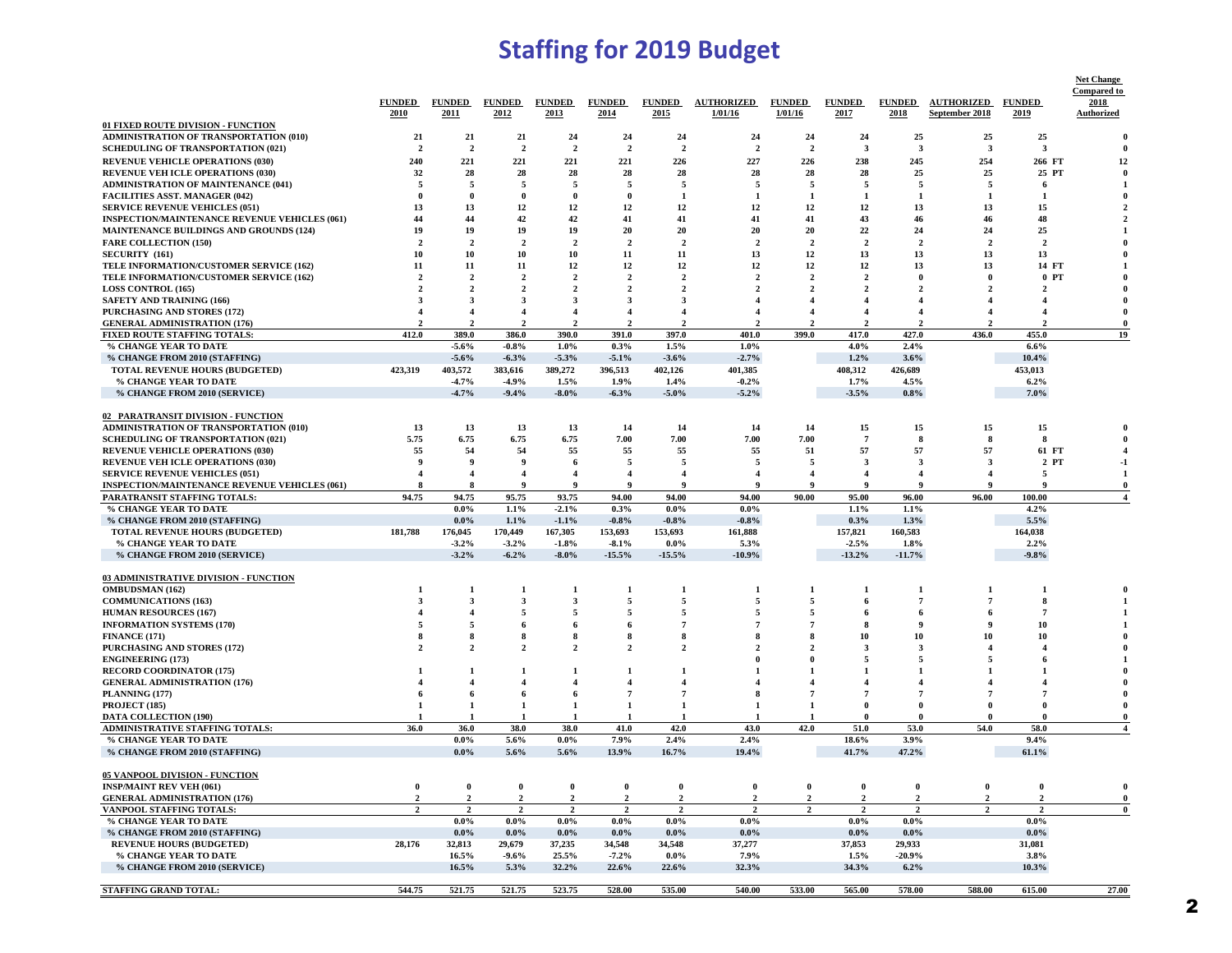**Capital Programs: 2019‐2024 by Program and Projec<sup>t</sup>**

#### **2019 Capital Projects Summary**

**Supplemental Information for Capital Programs included in TDP**

| <b>Indicates New Project Added</b> |                                            |     |                                                 |                                 |               |                                            |                |              |                                                    | 3,043,500    | 2,060,000    | 635,000             | 60,000                    | 60,000                  | 1,873,258    | 7,731,758      |
|------------------------------------|--------------------------------------------|-----|-------------------------------------------------|---------------------------------|---------------|--------------------------------------------|----------------|--------------|----------------------------------------------------|--------------|--------------|---------------------|---------------------------|-------------------------|--------------|----------------|
|                                    |                                            |     |                                                 |                                 |               |                                            |                |              | 2019 by Funding Source                             |              |              |                     | Capital Program 2019-2024 |                         |              |                |
|                                    |                                            |     |                                                 |                                 |               |                                            |                |              |                                                    |              |              |                     |                           |                         |              |                |
| <b>Program Category</b>            | <b>Program Name</b> ID                     |     | <b>Project Name</b>                             | <b>Financial Status Control</b> | <b>Budget</b> | <b>Expenditure Remaining</b><br><b>PTD</b> | <b>Balance</b> |              | 2019 - Local 2019 - State 2019 - Federa 2019 Total |              | 2020 Total   | 2021 Total          | 2022 Total                | 2023 Total              | 2024 Total   | 2019-2024      |
| Vehicles                           | <b>Fixed Route</b>                         | 530 |                                                 | Funded-MF                       | 3,016,248     |                                            | 0 3,016,248    | 3,016,248    | $\Omega$                                           | 3,016,248    | $\mathbf 0$  | $\mathbf 0$         | $\mathbf 0$               | $\mathbf 0$             | $\mathbf 0$  | 3,016,248      |
|                                    | Fleet -                                    |     | Diesel Coach Expansion -                        |                                 |               |                                            |                |              |                                                    |              |              |                     |                           |                         |              |                |
|                                    | Expansion                                  |     | Moving Forward                                  |                                 |               |                                            |                |              |                                                    |              |              |                     |                           |                         |              |                |
|                                    |                                            | 531 | Diesel Coach Expansion -                        | Funded-MF                       | 5,770,802     | 1,642                                      | 5,769,160      | 0            | $\mathbf 0$                                        | 0            | $\mathbf 0$  | 0                   | 0                         | 0                       | 0            | $\mathbf 0$    |
|                                    |                                            |     | Moving Forward                                  |                                 |               |                                            |                |              |                                                    |              |              |                     |                           |                         |              |                |
|                                    |                                            |     | 532 Electric Coach Expansion-<br>Moving Forward | Funded-MF                       | 6,672,435     | $\mathbf{0}$                               | 6,672,435      | $\mathbf 0$  | $\mathbf 0$                                        | $\mathbf 0$  | 0            | $\mathsf{O}\xspace$ | 0                         | 6,672,435               | 0            | 6,672,435      |
|                                    |                                            | 533 | Signature Coaches -                             | Funded-MF                       | 8,240,400     | 0                                          | 8,240,400      | 0            | 0                                                  | 0            | 0            | 0                   | 8,240,400                 | 0                       | 0            | 8,240,400      |
|                                    |                                            |     | Moving Forward                                  |                                 |               |                                            |                |              |                                                    |              |              |                     |                           |                         |              |                |
|                                    |                                            | 541 | Diesel Coach Expansion-                         | Funded-MF                       | 3,349,882     | $\mathbf{0}$                               | 3,349,882      | 0            | $\mathbf 0$                                        | 0            | 0            | 0                   | 0                         | 0                       | 3,349,882    | 3,349,882      |
|                                    |                                            |     | Moving Forward                                  |                                 |               |                                            |                |              |                                                    |              |              |                     |                           |                         |              |                |
|                                    |                                            | 570 | Diesel Coach Expansion-                         | Funded-MF                       | 2,971,121     |                                            | $0$ 2,971,121  | $\mathbf 0$  | $\mathbf 0$                                        | 0            | $\mathbf 0$  | 0                   | 0                         | $\mathbf 0$             | $\mathbf 0$  | 0              |
|                                    |                                            |     | Moving Forward                                  |                                 |               |                                            |                |              |                                                    |              |              |                     |                           |                         |              |                |
|                                    | <b>Fixed Route Fleet - Expansion Total</b> |     |                                                 |                                 | 30,020,888    | 1,642                                      | 30,019,246     | 3,016,248    | $\mathbf 0$                                        | 3,016,248    | $\mathbf{0}$ | $\mathbf 0$         | 8,240,400                 | 6,672,435               | 3,349,882    | 21,278,965     |
|                                    | Non-Revenue<br>Vehicles                    |     | 231 Service Trucks #815 &<br>#816               | Funded                          | 147,000       | $\mathbf 0$                                | 147,000        | $\mathbf 0$  | $\mathbf 0$                                        | 0            | $\mathsf{O}$ | $\mathbf 0$         | 0                         | $\mathsf{O}$            | $\mathbf 0$  | $\overline{0}$ |
|                                    |                                            | 296 | Replace and add shelter                         | Funded                          | 90,000        | 0                                          | 90,000         | 90,000       | $\mathbf 0$                                        | 90,000       | 0            | 0                   | 0                         | 0                       | 0            | 90,000         |
|                                    |                                            |     | cleaning truck #813                             |                                 |               |                                            |                |              |                                                    |              |              |                     |                           |                         |              |                |
|                                    |                                            | 349 | 2020 Service Vehicles                           | Funded                          | 76,500        | 0                                          | 76,500         | 0            | $\mathbf 0$                                        | 0            | 76,500       | 0                   | 0                         | 0                       | 0            | 76,500         |
|                                    |                                            |     | (previously 2017)                               |                                 |               |                                            |                |              |                                                    |              |              |                     |                           |                         |              |                |
|                                    |                                            | 350 | 2018 Service Vehicles                           | Funded                          | 165,000       | 0                                          | 165,000        | 0            | $\mathbf 0$                                        | 0            | 0            | 0                   | 0                         | 0                       | 0            | $\overline{0}$ |
|                                    |                                            | 360 | Service Vehicle                                 | Funded                          | 133,000       | 79,080                                     | 53,920         | 30,000       | $\mathbf 0$                                        | 30,000       | 0            | $\mathbf 0$         | $\mathbf 0$               | $\mathsf{O}\phantom{0}$ | $\mathbf 0$  | 30,000         |
|                                    |                                            |     | Replacement (PT                                 |                                 |               |                                            |                |              |                                                    |              |              |                     |                           |                         |              |                |
|                                    |                                            | 506 | Supervisors)-2019<br>Facilities Service/Plow    | Funded                          |               | 0                                          | 146,000        | $\mathbf 0$  | $\mathbf 0$                                        | 0            | 0            | $\mathsf 0$         | 0                         | 0                       | 0            | 0              |
|                                    |                                            |     | <b>Truck Replacement</b>                        |                                 | 146,000       |                                            |                |              |                                                    |              |              |                     |                           |                         |              |                |
|                                    |                                            | 509 | <b>Facilities Shelter Cleaning</b>              | Funded                          | 160,000       | 0                                          | 160,000        | 0            | $\mathbf 0$                                        | $\mathbf 0$  | 80,000       | 0                   | 80,000                    | 0                       | 0            | 160,000        |
|                                    |                                            |     | <b>Truck Replacements</b>                       |                                 |               |                                            |                |              |                                                    |              |              |                     |                           |                         |              |                |
|                                    |                                            | 535 | Service Vehicle                                 | Funded                          | 60,000        | 0                                          | 60,000         | 60,000       | $\mathbf 0$                                        | 60,000       | 0            | 0                   | 0                         | 0                       | 0            | 60,000         |
|                                    |                                            |     | Replacement 2020                                |                                 |               |                                            |                |              |                                                    |              |              |                     |                           |                         |              |                |
|                                    |                                            | 536 | Service Vehicle                                 | Funded                          | 70,000        | 0                                          | 70,000         | $\mathbf 0$  | $\mathbf 0$                                        | 0            | 0            | 70,000              | 0                         | 0                       | 0            | 70,000         |
|                                    |                                            |     | Replacement 2021                                |                                 |               |                                            |                |              |                                                    |              |              |                     |                           |                         |              |                |
|                                    |                                            | 558 | Service Vehicle Expansion<br>2017               | Funded                          | 45,000        | 36,797                                     | 8,203          | 0            | $\mathbf 0$                                        | 0            | 0            | 0                   | 0                         | 0                       | 0            | 0              |
|                                    |                                            | 559 | Service Vehicle                                 | Funded                          | 90,000        | 0                                          | 90,000         | $\mathbf 0$  | $\mathbf 0$                                        | $\mathbf 0$  | 0            | $\mathbf 0$         | 90,000                    | 0                       | 0            | 90,000         |
|                                    |                                            |     | Replacement 2022                                |                                 |               |                                            |                |              |                                                    |              |              |                     |                           |                         |              |                |
|                                    |                                            |     | 740 Dump Truck-Snow                             | Funded                          | 51,000        | $\mathbf{0}$                               | 51,000         | 51,000       | $\mathbf{0}$                                       | 51,000       | $\mathbf 0$  | $\mathbf 0$         | $\mathbf{0}$              | $\mathbf{0}$            | $\mathbf{0}$ | 51,000         |
|                                    |                                            | 760 | F/R Supervisor Vehicles                         | Funded                          | 75,000        | $\Omega$                                   | 75,000         | $\mathbf{0}$ | $\overline{0}$                                     | $\mathbf{0}$ | $\mathbf{0}$ | $\mathbf 0$         | $\mathbf{0}$              | $\mathbf{0}$            | 75,000       | 75,000         |
|                                    | <b>Non-Revenue Vehicles Total</b>          |     |                                                 |                                 | 1,308,500     | 115,877                                    | 1,192,623      | 231,000      | $\mathbf{0}$                                       | 231,000      | 156,500      | 70,000              | 170,000                   | $\mathbf{0}$            | 75,000       | 702,500        |
|                                    | Paratransit                                |     | 412 Replacement Vans-2020                       | Funded                          | 334,750       | $\Omega$                                   | 334,750        | $\Omega$     | $\Omega$                                           | $\Omega$     | 334,750      | $\Omega$            | $\Omega$                  | $\Omega$                | $\Omega$     | 334,750        |
|                                    | Vans                                       |     |                                                 |                                 |               |                                            |                |              |                                                    |              |              |                     |                           |                         |              |                |
|                                    |                                            | 484 | Paratransit Fleet                               | Funded                          | 689,590       | $\mathbf 0$                                | 689,590        | $\mathbf 0$  | $\mathbf 0$                                        | $\mathbf 0$  | $\mathbf 0$  | 689,590             | 0                         | $\mathsf 0$             | $\mathbf 0$  | 689,590        |
|                                    |                                            |     | Replacement-2021                                |                                 |               |                                            |                |              |                                                    |              |              |                     |                           |                         |              |                |
|                                    |                                            |     | Paratransit Fleet                               |                                 |               |                                            |                |              |                                                    |              |              |                     |                           |                         |              |                |
|                                    |                                            | 485 | Replacement-2022                                | Funded                          | 2,770,053     | $\mathbf{0}$                               | 2,770,053      | $\mathbf 0$  | $\mathbf 0$                                        | 0            | $\mathbf 0$  | $\mathbf 0$         | 2,770,053                 | $\mathsf{O}$            | 0            | 2,770,053      |
|                                    |                                            | 487 | Paratransit Fleet                               | Funded                          | 512,106       | 0                                          | 512,106        | 0            | $\mathbf 0$                                        | 0            | $\mathbf 0$  | $\mathbf 0$         | 0                         | 512,106                 | 0            | 512,106        |
|                                    |                                            |     | Replacement-2023                                |                                 |               |                                            |                |              |                                                    |              |              |                     |                           |                         |              |                |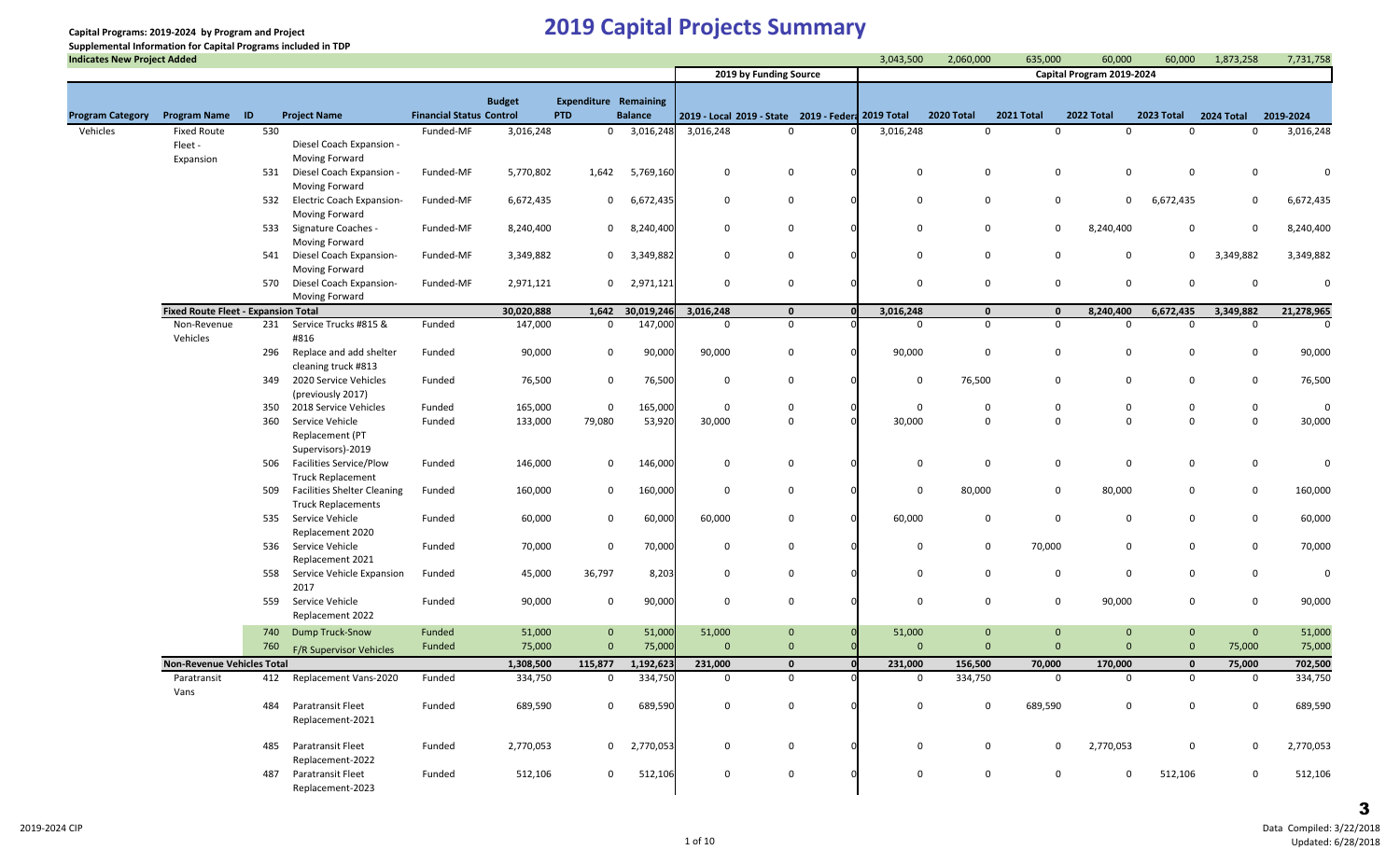|                                                 |                                            |     |                                              |                                 | <b>Budget</b> | <b>Expenditure Remaining</b> |                     |              |                                                    |           |              |                |              |              |                                 |             |             |
|-------------------------------------------------|--------------------------------------------|-----|----------------------------------------------|---------------------------------|---------------|------------------------------|---------------------|--------------|----------------------------------------------------|-----------|--------------|----------------|--------------|--------------|---------------------------------|-------------|-------------|
| <b>Program Category</b>                         | <b>Program Name ID</b>                     |     | <b>Project Name</b>                          | <b>Financial Status Control</b> |               | <b>PTD</b>                   | <b>Balance</b>      |              | 2019 - Local 2019 - State 2019 - Federa 2019 Total |           |              | 2020 Total     | 2021 Total   | 2022 Total   | 2023 Total 2024 Total 2019-2024 |             |             |
| Vehicles                                        | Paratransit<br>Vans                        | 489 | <b>Paratransit Fleet</b><br>Replacement-2024 | Funded                          | 904,236       | $\mathbf{0}$                 | 904,236             | $\Omega$     | $\mathbf 0$                                        |           | 0            | $\mathsf{O}$   | 0            | 0            | $\mathbf{0}$                    | 904,236     | 904,236     |
|                                                 |                                            |     | 491 Paratransit Fleet<br>Replacement-2025    | Funded                          | 0             | 0                            |                     | $\mathbf 0$  | $\mathbf 0$                                        |           | 0            | 0              | $\mathbf 0$  | $\mathbf 0$  | 0                               | $\mathbf 0$ | 0           |
|                                                 |                                            |     | 567 Paratransit Vans - 2019                  | Funded                          | 2,600,000     |                              | $0\quad 2,600,000$  | 1,284,768    | $\mathbf 0$                                        | 1,315,232 | 2,600,000    | $\mathbf 0$    | $\Omega$     | $\Omega$     | $\mathbf 0$                     | $\Omega$    | 2,600,000   |
|                                                 | <b>Paratransit Vans Total</b>              |     |                                              |                                 | 7,810,735     | $\mathbf{0}$                 | 7,810,735           | 1,284,768    | $\mathbf{0}$                                       | 1,315,232 | 2,600,000    | 334,750        | 689,590      | 2,770,053    | 512,106                         | 904,236     | 7,810,735   |
|                                                 | Vanpool Vans                               | 370 | Replacement Vans-2017                        | Funded                          | 443,072       | 421,226                      | 21,846              | $\mathbf 0$  | $\mathbf 0$                                        |           | $\mathbf{0}$ | $\mathbf 0$    | $\mathbf 0$  | $\mathbf 0$  | 0                               | $\mathbf 0$ | $\mathbf 0$ |
|                                                 |                                            | 590 | Vanpool Replacement<br>2018                  | Funded                          | 512,664       | 0                            | 512,664             | $\mathbf 0$  | $\mathbf 0$                                        |           | $\mathbf 0$  | 0              | $\mathbf 0$  | $\mathbf 0$  | 0                               | 0           | 0           |
|                                                 |                                            | 591 | Vanpool Replacement<br>2019                  | Funded                          | 387,161       | 0                            | 387,161             | 387,161      | $\mathbf 0$                                        |           | 387,161      | 0              | $\mathbf 0$  | $\mathbf 0$  | 0                               | 0           | 387,161     |
|                                                 |                                            | 592 | Vanpool Replacement<br>2020                  | Funded                          | 362,523       | $\mathbf 0$                  | 362,523             | 0            | 0                                                  |           | 0            | 362,523        | $\mathbf 0$  | 0            | 0                               | 0           | 362,523     |
|                                                 |                                            | 593 | Vanpool Replacement<br>2021                  | Funded                          | 336,059       | 0                            | 336,059             | $\mathbf 0$  | $\mathbf 0$                                        |           | 0            | 0              | 336,059      | $\mathbf 0$  | 0                               | 0           | 336,059     |
|                                                 |                                            | 594 | Vanpool Replacement<br>2022                  | Funded                          | 307,681       | 0                            | 307,681             | 0            | $\mathbf 0$                                        |           | 0            | 0              | 0            | 307,681      | 0                               | 0           | 307,681     |
|                                                 |                                            | 595 | Vanpool Replacement                          | Funded                          | 277,297       | 0                            | 277,297             | 0            | $\mathbf 0$                                        |           | 0            | 0              | $\mathbf 0$  | 0            | 277,297                         | 0           | 277,297     |
|                                                 |                                            | 596 | 2023<br>Vanpool Expansion 2019               | Funded                          | 281,571       | 0                            | 281,571             | 56,314       | 225,257                                            |           | 281,571      | 0              | 0            | 0            | 0                               | 0           | 281,571     |
|                                                 |                                            | 597 | Vanpool Expansion 2020                       | Funded                          | 217,514       | 0                            | 217,514             | 0            | 0                                                  |           | $\mathbf 0$  | 217,514        | $\mathbf{0}$ | $\mathbf 0$  | $\mathbf 0$                     | 0           | 217,514     |
|                                                 |                                            | 598 | Vanpool Expansion 2022                       | Funded                          | 384,601       | 0                            | 384,601             | 0            | $\mathbf 0$                                        |           | 0            | 0              | $\mathbf 0$  | 384,601      | 0                               | 0           | 384,601     |
|                                                 |                                            |     | 761 VanPool Replacement -<br>2024            | Funded                          | 1,183,258     | $\mathbf{0}$                 | 1,183,258           | $\mathbf{0}$ | $\mathbf{0}$                                       |           | $\mathbf{0}$ | $\mathbf{0}$   | $\mathbf{0}$ | $\mathbf{0}$ | $\mathbf{0}$                    | 1,183,258   | 1,183,258   |
|                                                 | <b>Vanpool Vans Total</b>                  |     |                                              |                                 | 4,693,401     | 421,226                      | 4,272,175           | 443,475      | 225,257                                            |           | 668,732      | 580,037        | 336,059      | 692,282      | 277,297                         | 1,183,258   | 3,737,665   |
|                                                 | <b>Fixed Route</b>                         | 361 |                                              | Funded                          | 1,399,105     | $\mathbf{0}$                 | 1,399,105           | $\mathbf{0}$ | $\mathbf 0$                                        |           | $\mathbf 0$  | 1,399,105      | $\mathbf 0$  | $\mathbf 0$  | $\mathbf 0$                     | $\mathbf 0$ | 1,399,105   |
|                                                 | Fleet -<br>Replacement                     |     | Bus Replacement-2019                         |                                 |               |                              |                     |              |                                                    |           |              |                |              |              |                                 |             |             |
|                                                 |                                            | 483 | <b>Fixed Route Fleet</b>                     | Funded                          | 8,533,167     | $\mathbf{0}$                 | 8,533,167           | 0            | $\mathbf 0$                                        |           | 0            | 0              | 8,533,167    | $\mathbf 0$  | 0                               | $\mathbf 0$ | 8,533,167   |
|                                                 |                                            |     | Replacement-2021                             |                                 |               |                              |                     |              |                                                    |           |              |                |              |              |                                 |             |             |
|                                                 |                                            |     | 486 Fixed Route Fleet                        | Funded                          | 5,658,023     | $\mathbf{0}$                 | 5,658,023           | $\mathbf 0$  | $\mathbf 0$                                        |           | 0            | 0              | $\mathbf 0$  | $\mathbf 0$  | 5,658,023                       | 0           | 5,658,023   |
|                                                 |                                            |     | Replacement-2023                             |                                 |               |                              |                     |              |                                                    |           |              |                |              |              |                                 |             |             |
|                                                 |                                            | 490 | <b>Fixed Route Fleet</b><br>Replacement-2022 | Funded                          | 8,789,162     | $\mathbf 0$                  | 8,789,162           | 0            | $\mathbf 0$                                        |           | 0            | 0              | $\mathbf 0$  | 8,789,162    | 0                               | 0           | 8,789,162   |
|                                                 |                                            | 492 | <b>Fixed Route Fleet</b>                     | Funded                          | 6,182,674     | $\mathbf{0}$                 | 6,182,674           | 0            | $\mathbf 0$                                        |           | 0            | 0              | $\mathbf 0$  | $\mathbf 0$  | 0                               | 0           | $\Omega$    |
|                                                 |                                            |     | Replacement-2026                             |                                 |               |                              |                     |              |                                                    |           |              |                |              |              |                                 |             |             |
|                                                 |                                            | 493 | <b>Fixed Route Fleet</b>                     | Funded                          | 9,907,198     | $\mathbf{0}$                 | 9,907,198           | 0            | $\mathbf 0$                                        |           | 0            | 0              | $\mathbf 0$  | $\mathbf 0$  | 0                               | 9,907,198   | 9,907,198   |
|                                                 |                                            |     | Replacement-2024                             |                                 |               |                              |                     |              |                                                    |           |              |                |              |              |                                 |             |             |
|                                                 |                                            | 494 | <b>Fixed Route Fleet</b>                     | Funded                          | 8,839,635     | $\mathbf 0$                  | 8,839,635           | 0            | $\mathbf 0$                                        |           | 0            | 0              | $\mathbf 0$  | $\mathbf 0$  | 0                               | 0           | 0           |
|                                                 |                                            |     | Replacement-2025<br><b>Fixed Route Fleet</b> |                                 |               |                              |                     |              |                                                    |           |              |                |              |              | 0                               |             |             |
|                                                 |                                            | 568 | Replacement-2020                             | Funded                          | 9,379,036     | $\mathbf{0}$                 | 9,379,036           | $\mathbf 0$  | 0                                                  |           | 0            | 9,379,036      | $\mathbf 0$  | $\mathbf 0$  |                                 | 0           | 9,379,036   |
|                                                 | Fixed Route Fleet - Replacement Total      |     |                                              |                                 | 58,688,000    |                              | 0 58,688,000        | $\mathbf{0}$ | $\mathbf 0$                                        |           |              | $0$ 10,778,141 | 8,533,167    | 8,789,162    | 5,658,023                       | 9,907,198   | 43,665,691  |
| <b>Vehicles Total</b>                           |                                            |     |                                              |                                 | 102,521,524   |                              | 538,745 101,982,779 | 4,975,491    | 225,257                                            | 1,315,232 | 6,515,980    | 11,849,428     | 9,628,816    | 20,661,897   | 13,119,861                      | 15,419,574  | 77,195,556  |
| Facilities -<br>Maintenance &<br>Administration | Boone - Facility<br>Master Plan<br>Program |     | 207 Refueling Facility<br>Replacement        | Funded                          | 4,828,000     |                              | 139,666 4,688,334   | $\mathbf{0}$ | $\mathbf 0$                                        |           | $\mathbf{0}$ | $\mathbf 0$    | 600,000      | 4,088,334    | $\mathbf 0$                     | $\mathbf 0$ | 4,688,334   |
|                                                 |                                            |     |                                              |                                 |               |                              |                     |              |                                                    |           |              |                |              |              |                                 |             |             |
|                                                 |                                            |     | 298 Replace paint booth and<br>lift systems  | Funded                          | 1,615,364     |                              | $0$ 1,615,364       | 5,000        | $\mathbf 0$                                        |           | 5,000        | 0              | $\mathbf 0$  | $\Omega$     | $\Omega$                        | $\mathbf 0$ | 5,000       |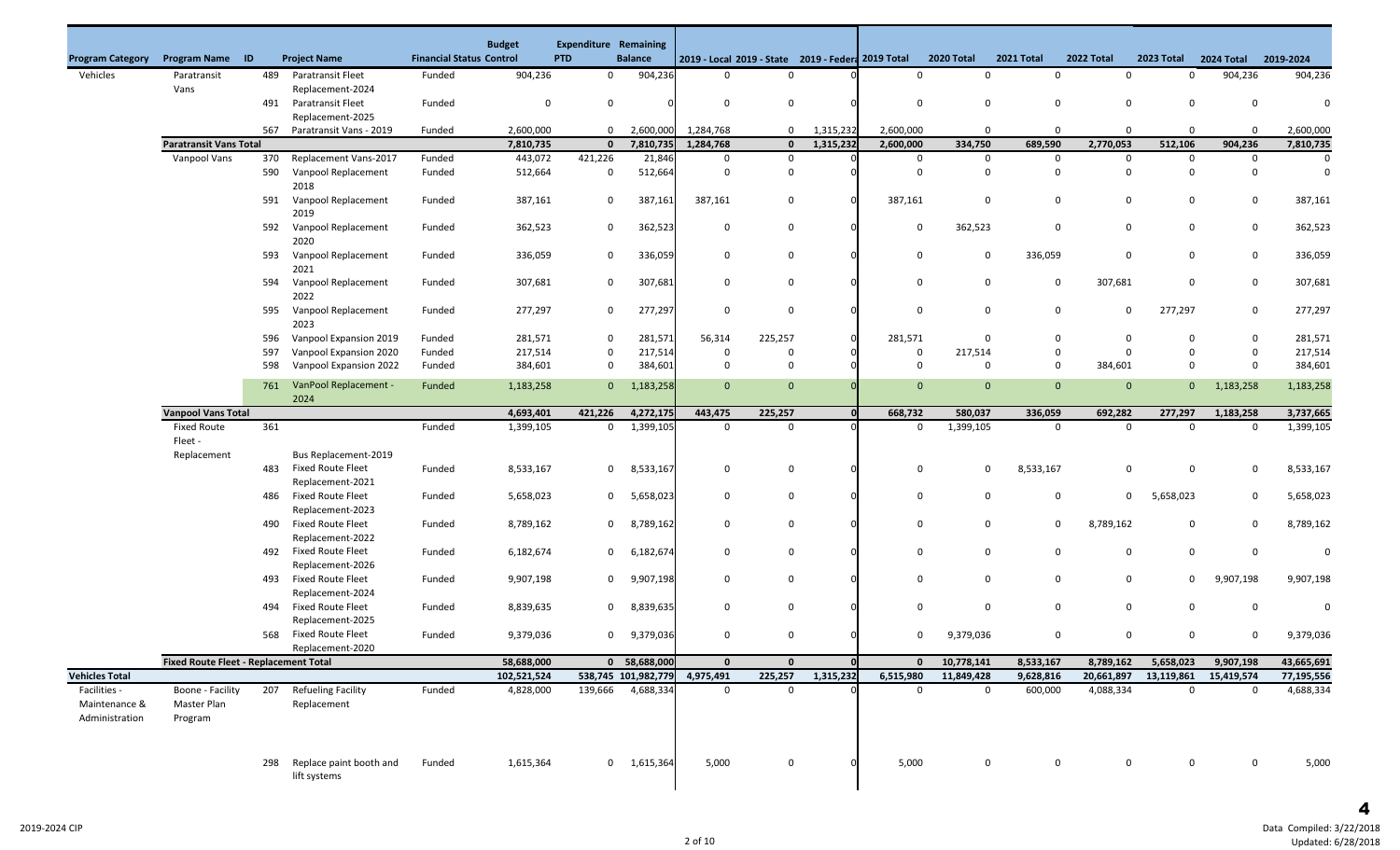|                               |                                                    |     |                                                                         |                                 | <b>Budget</b> | <b>Expenditure Remaining</b> |                    |             |                                                    |           |                       |                              |              |              |              |                      |
|-------------------------------|----------------------------------------------------|-----|-------------------------------------------------------------------------|---------------------------------|---------------|------------------------------|--------------------|-------------|----------------------------------------------------|-----------|-----------------------|------------------------------|--------------|--------------|--------------|----------------------|
| <b>Program Category</b>       | <b>Program Name ID</b>                             |     | <b>Project Name</b>                                                     | <b>Financial Status Control</b> |               | <b>PTD</b>                   | <b>Balance</b>     |             | 2019 - Local 2019 - State 2019 - Federa 2019 Total |           | 2020 Total            | 2021 Total                   | 2022 Total   | 2023 Total   |              | 2024 Total 2019-2024 |
| Facilities -<br>Maintenance & | Boone - Facility<br>Master Plan                    |     | 332 Fencing and Gating of                                               | Funded                          | 206,000       | $\mathbf{0}$                 | 206,000            | 206,000     | $\mathbf 0$                                        | 206,000   |                       | $\mathbf 0$<br>0             | 0            | $\mathbf 0$  | $\mathbf 0$  | 206,000              |
|                               |                                                    |     | STA's Boone Campus<br>502 Boone NW Garage                               | Funded-MF                       | 11,500,000    |                              | 167,494 11,332,506 | 5,032,506   | 0                                                  | 5,032,506 |                       | $\Omega$<br>0                | 0            | 0            | 0            | 5,032,506            |
|                               |                                                    | 504 | Mission & Green                                                         | Funded                          | 250,000       | $\mathbf 0$                  | 250,000            | 150,000     | 0                                                  | 150,000   |                       | $\mathbf 0$<br>$\mathbf 0$   | 0            | 0            | $\Omega$     | 150,000              |
|                               |                                                    |     | <b>Acquisition Due-Diligence</b>                                        |                                 |               |                              |                    |             |                                                    |           |                       |                              |              |              |              |                      |
|                               |                                                    | 538 | Boone NW Garage- Design                                                 | Funded-MF                       | 946,079       | 659,171                      | 286,908            | $\mathbf 0$ | 0                                                  |           | $\mathbf 0$           | $\mathbf 0$<br>$\mathbf 0$   | 0            | 0            | 0            | $\mathbf 0$          |
|                               |                                                    | 766 | Monroe-Regal Depot<br><b>Charging Infrastructure</b>                    | Funded-MF                       | 950,000       | $\overline{0}$               | 950,000            | 25,000      | $\mathbf{0}$                                       |           | 25,000<br>925,000     | $\mathbf{0}$                 | $\mathbf{0}$ | $\mathbf{0}$ | $\mathbf{0}$ | 950,000              |
|                               | <b>Boone - Facility Master Plan Program Total</b>  |     |                                                                         |                                 | 20,295,443    |                              | 966,331 19,329,112 | 5,418,506   | $\mathbf 0$                                        | 5,418,506 | 925,000               | 600,000                      | 4,088,334    | $\mathbf{0}$ | $\mathbf{0}$ | 11,031,840           |
|                               | Boone -<br>Preservation<br>and<br>Enhancements     | 189 | Re-landscaping with<br>sustainable type and<br>correct tree grates      | Funded                          | 130,000       | $\Omega$                     | 130,000            | $\Omega$    | $\mathbf 0$                                        |           | $\mathbf 0$           | $\mathbf 0$<br>$\mathbf 0$   | 130,000      | $\mathbf 0$  | $\mathbf{0}$ | 130,000              |
|                               |                                                    | 324 | Boone Facility Fire Alarm<br>Replacement                                | Funded                          | 467,610       | 0                            | 467,610            | 0           | $\mathbf 0$                                        |           | 0                     | $\mathbf 0$<br>$\mathbf 0$   | 0            | 467,610      | 0            | 467,610              |
|                               |                                                    |     | 351 Landscape Monroe                                                    | Funded                          | 50,000        | $\mathbf 0$                  | 50,000             | $\mathbf 0$ | $\mathbf 0$                                        |           | $\mathbf 0$           | $\mathbf 0$<br>$\mathbf 0$   | 50,000       | 0            | 0            | 50,000               |
|                               |                                                    |     | Frontage<br>376 HVAC Unit Maintenance                                   | Funded                          | 15,000        | 22,209                       | $-7,209$           | 0           | $\mathbf 0$                                        |           | $\mathbf 0$           | $\mathbf 0$<br>$\mathsf 0$   | 0            | 0            | 0            | 0                    |
|                               |                                                    | 458 | and Replacements-2017<br>Passenger Elevator                             | Funded                          | 380,000       | $\Omega$                     | 380,000            | 0           | 0                                                  |           | $\Omega$<br>380,000   | 0                            | 0            | 0            | 0            | 380,000              |
|                               |                                                    | 460 | Replacement Boone Ave<br><b>UST Non-Diesel</b><br>Replacement Boone Ave | Funded                          | 1,480,000     | $\mathbf{0}$                 | 1,480,000          | 0           | $\mathbf 0$                                        |           | 1,480,000<br>$\Omega$ | $\mathbf 0$                  | 0            | 0            | $\mathbf 0$  | 1,480,000            |
|                               |                                                    | 557 | Back-up Generator for<br>1212 Sharp                                     | Funded                          | 95,000        | 99,904                       | $-4,904$           | 0           | $\mathbf 0$                                        |           | $\mathbf 0$           | 0<br>$\mathbf 0$             | 0            | 0            | 0            | $\mathbf 0$          |
|                               |                                                    | 587 | Air Compressor upgrade                                                  | Funded                          | 75,000        | 0                            | 75,000             | $\mathbf 0$ | 0                                                  |           | $\mathbf 0$<br>75,000 | 0                            | 0            | 0            | 0            | 75,000               |
|                               |                                                    | 738 | <b>HVAC Upgrades NS Boone</b>                                           | Funded                          | 360,000       | $\mathbf{0}$                 | 360,000            | 360,000     | $\mathbf{0}$                                       | 360,000   |                       | $\mathbf{0}$<br>$\mathbf{0}$ | $\mathbf{0}$ | $\mathbf{0}$ | $\mathbf{0}$ | 360,000              |
|                               |                                                    |     | 745 West Boone Avenue<br>Crosswalk                                      | Funded                          | 150,000       | $\Omega$                     | 150,000            | 150,000     | $\mathbf 0$                                        | 150,000   |                       | $\mathbf{0}$<br>$\mathbf{0}$ | $\mathbf{0}$ | $\mathbf{0}$ | $\mathbf{0}$ | 150,000              |
|                               |                                                    |     | 767 1212 Sharp - Ductless Split<br>Upgrade                              | Funded                          | 50,000        | $\mathbf{0}$                 | 50,000             | 50,000      | $\mathbf{0}$                                       |           | 50,000                | $\mathbf{0}$<br>$\mathbf{0}$ | $\mathbf{0}$ | $\mathbf{0}$ | $\mathbf{0}$ | 50,000               |
|                               | <b>Boone - Preservation and Enhancements Total</b> |     |                                                                         |                                 | 3,252,610     | 122,114                      | 3,130,496          | 560,000     | $\mathbf{0}$                                       | 560,000   | 1,935,000             | $\mathbf{0}$                 | 180,000      | 467,610      | $\mathbf{0}$ | 3,142,610            |
|                               | Miscellaneous<br>Equipment and<br>Fixtures         |     | 391 Miscellaneous Equipment<br>and Fixtures-2018                        | Funded                          | 20,000        | $\mathbf 0$                  | 20,000             | $\mathbf 0$ | $\mathbf 0$                                        |           | $\mathbf 0$           | $\mathsf{O}$<br>$\mathbf 0$  | 0            | 0            | $\mathsf{O}$ | $\Omega$             |
|                               |                                                    |     | 392 Miscellaneous Equipment<br>and Fixtures-2019                        | Funded                          | 20,000        | $\mathbf 0$                  | 20,000             | 20,000      | 0                                                  |           | 20,000                | $\mathbf 0$<br>0             | 0            | 0            | 0            | 20,000               |
|                               |                                                    | 393 | Miscellaneous Equipment<br>and Fixtures-2020                            | Funded                          | 20,000        | $\mathbf 0$                  | 20,000             | 0           | 0                                                  |           | 20,000<br>$\Omega$    | $\mathbf 0$                  | $\mathbf 0$  | 0            | $\mathbf 0$  | 20,000               |
|                               |                                                    | 505 | HVAC<br>Replacement/upgrades -<br>2021                                  | Funded                          | 25,000        | $\Omega$                     | 25,000             | $\Omega$    | $\Omega$                                           |           | $\Omega$              | $\Omega$<br>25,000           | $\mathbf 0$  | 0            | $\mathbf{0}$ | 25,000               |
|                               |                                                    |     | 511 Cabinet Parts Washer                                                | Funded                          | 80,000        | $\mathbf 0$                  | 80,000             | 0           | 0                                                  |           | 0                     | $\mathbf 0$<br>80,000        | 0            | 0            | 0            | 80,000               |
|                               |                                                    |     | 512 Miscellaneous Equipment<br>and Fixtures-2021                        | Funded                          | 20,000        | $\mathbf 0$                  | 20,000             | $\Omega$    | $\mathbf 0$                                        |           | $\mathbf 0$           | $\mathbf 0$<br>20,000        | $\mathbf 0$  | $\mathbf 0$  | $\mathbf 0$  | 20,000               |
|                               |                                                    |     | 556 Miscellaneous Equipment<br>and Fixtures-2022                        | Funded                          | 20,000        | $\mathbf 0$                  | 20,000             | 0           | 0                                                  |           | $\mathbf 0$           | $\mathbf 0$<br>0             | 20,000       | 0            | 0            | 20,000               |
|                               |                                                    |     | 582 Forklift                                                            | Funded                          | 24,000        | $\mathbf 0$                  | 24,000             | 24,000      | 0                                                  |           | 24,000                | $\mathbf 0$<br>$\mathbf 0$   | 0            | $\mathbf 0$  | $\mathbf{0}$ | 24,000               |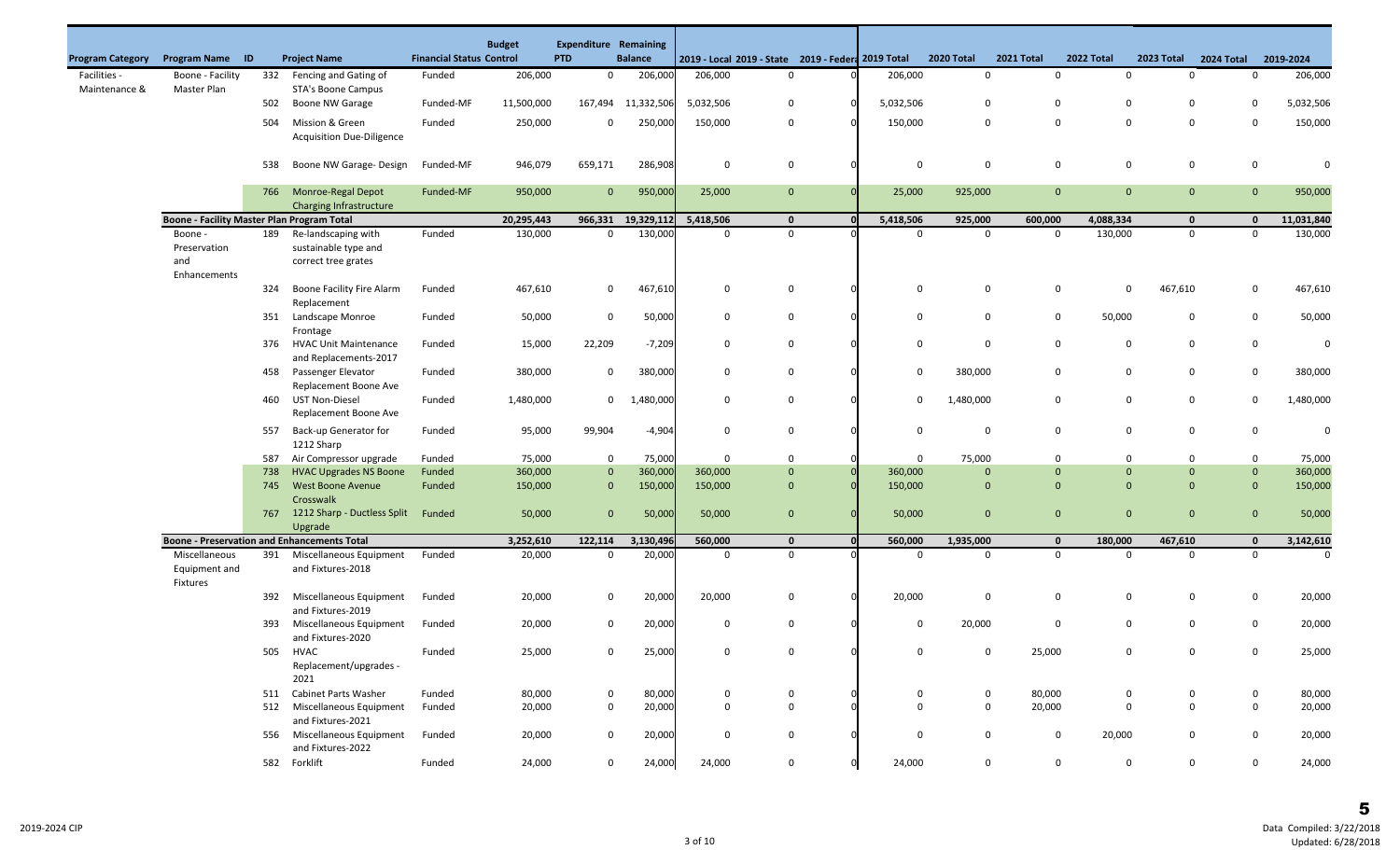|                                                 |                                                   |     |                                                              |                                 | <b>Budget</b> | <b>Expenditure Remaining</b> |                |                |                                                    |          |                |              |              |              |                                 |                |             |
|-------------------------------------------------|---------------------------------------------------|-----|--------------------------------------------------------------|---------------------------------|---------------|------------------------------|----------------|----------------|----------------------------------------------------|----------|----------------|--------------|--------------|--------------|---------------------------------|----------------|-------------|
| <b>Program Category</b>                         | <b>Program Name</b> ID                            |     | <b>Project Name</b>                                          | <b>Financial Status Control</b> |               | <b>PTD</b>                   | <b>Balance</b> |                | 2019 - Local 2019 - State 2019 - Federa 2019 Total |          |                | 2020 Total   | 2021 Total   | 2022 Total   | 2023 Total 2024 Total 2019-2024 |                |             |
| Facilities -<br>Maintenance &                   | Miscellaneous<br>Equipment and                    |     | 583 HVAC<br>Replacement/upgrades -<br>2020                   | Funded                          | 25,000        | $\mathbf 0$                  | 25,000         | $\mathbf 0$    | $\mathbf 0$                                        |          | $\mathbf 0$    | 25,000       | $\mathsf{O}$ | 0            | $\mathbf 0$                     | $\mathbf 0$    | 25,000      |
| Administration                                  | Fixtures                                          | 584 | <b>Portable Paint Station</b>                                | Funded                          | 8,000         | 0                            | 8,000          | $\mathbf 0$    | 0                                                  |          | $\mathbf 0$    | $\mathbf 0$  | 0            | 0            | $\mathbf 0$                     | $\mathbf 0$    | $\mathbf 0$ |
|                                                 |                                                   | 585 | Miscellaneous Equipment<br>and Fixtures-2023                 | Funded                          | 20,000        | 0                            | 20,000         | $\mathbf 0$    | $\mathbf 0$                                        |          | $\mathbf 0$    | $\mathsf 0$  | $\mathbf 0$  | 0            | 20,000                          | $\mathbf 0$    | 20,000      |
|                                                 |                                                   | 586 | Spray Skid Assembly                                          | Funded                          | 6,250         | 0                            | 6,250          | 6,250          | 0                                                  |          | 6,250          | $\mathbf 0$  | $\mathbf 0$  | 0            | $\mathbf 0$                     | 0              | 6,250       |
|                                                 |                                                   | 588 | High Rise Wheel Dolly                                        | Funded                          | 6,000         | 0                            | 6,000          | 0              | $\mathbf 0$                                        |          | $\mathbf 0$    | $\mathbf 0$  | $\mathbf 0$  | 0            | $\mathbf 0$                     | $\mathbf 0$    | $\mathbf 0$ |
|                                                 |                                                   | 589 | TIG Welder, Miller<br>Dynasty 280 DX                         | Funded                          | 8,400         | 0                            | 8,400          | $\Omega$       | $\mathbf 0$                                        |          | $\overline{0}$ | $\mathsf 0$  | 0            | 0            | $\mathbf 0$                     | $\mathbf 0$    | $\mathbf 0$ |
|                                                 |                                                   |     | 733 Miscellaneous Equipment<br>and Fixtures 2024             | Funded                          | 20,000        | $\mathbf{0}$                 | 20,000         | $\mathbf{0}$   | $\mathbf 0$                                        |          | $\mathbf{0}$   | $\mathbf{0}$ | $\mathbf{0}$ | $\mathbf{0}$ | $\mathbf{0}$                    | 20,000         | 20,000      |
|                                                 |                                                   | 735 | Belt Resurfacer-RMC800                                       | Funded                          | 6,500         | $\mathbf{0}$                 | 6,500          | 6,500          | $\mathbf{0}$                                       |          | 6,500          | $\mathbf{0}$ | $\mathbf{0}$ | $\mathbf 0$  | $\mathbf{0}$                    | $\mathbf{0}$   | 6,500       |
|                                                 |                                                   | 736 | <b>HVAC</b><br>Replacement/upgrades-<br>2022                 | Funded                          | 25,000        | $\Omega$                     | 25,000         | $\overline{0}$ | $\Omega$                                           |          | $\mathbf{0}$   | $\mathbf 0$  | $\mathbf{0}$ | 25,000       | $\mathbf{0}$                    | $\mathbf{0}$   | 25,000      |
|                                                 |                                                   |     | 737 HVAC<br>Replacement/upgrades-<br>2023                    | Funded                          | 25,000        | $\mathbf{0}$                 | 25,000         | $\mathbf{0}$   | $\mathbf 0$                                        |          | $\overline{0}$ | $\mathbf 0$  | $\mathbf{0}$ | $\mathbf{0}$ | 25,000                          | $\overline{0}$ | 25,000      |
|                                                 |                                                   | 739 | Hunter Alignment for Para<br>lift                            | Funded                          | 45,000        | $\mathbf{0}$                 | 45,000         | 45,000         | $\mathbf{0}$                                       |          | 45,000         | $\mathbf 0$  | $\mathbf{0}$ | $\mathbf{0}$ | $\overline{0}$                  | $\mathbf{0}$   | 45,000      |
|                                                 |                                                   |     | 762 HVAC<br>Replacement/upgrades-                            | Funded                          | 25,000        | $\mathbf{0}$                 | 25,000         | $\mathbf{0}$   | $\mathbf{0}$                                       |          | $\overline{0}$ | $\mathbf 0$  | $\mathbf{0}$ | $\mathbf{0}$ | $\mathbf{0}$                    | 25,000         | 25,000      |
|                                                 | <b>Miscellaneous Equipment and Fixtures Total</b> |     | 2024                                                         |                                 | 449,150       | $\mathbf{0}$                 | 449,150        | 101,750        | $\mathbf 0$                                        | $\Omega$ | 101,750        | 45,000       | 125,000      | 45,000       | 45,000                          | 45,000         | 406,750     |
|                                                 | Fleck Center -                                    | 354 |                                                              | Funded                          | 125,000       | $\mathbf{0}$                 | 125,000        | 125,000        | $\mathbf 0$                                        |          | 125,000        | $\mathbf 0$  | $\mathbf 0$  | $\mathbf 0$  | $\mathbf 0$                     | $\mathbf 0$    | 125,000     |
|                                                 | Preservation<br>and                               |     | Overhead Door                                                |                                 |               |                              |                |                |                                                    |          |                |              |              |              |                                 |                |             |
|                                                 | Improvements                                      |     | Replacement - FSC                                            |                                 |               |                              |                |                |                                                    |          |                |              |              |              |                                 |                |             |
|                                                 |                                                   | 424 | <b>Emergency Generator</b><br>Replacement @ FSC              | Funded                          | 180,000       | $\mathbf 0$                  | 180,000        | 180,000        | 0                                                  |          | 180,000        | 0            | $\mathbf 0$  | 0            | $\mathbf 0$                     | 0              | 180,000     |
|                                                 |                                                   | 463 | Floor Scrubber<br>Replacement @ Fleck<br>Service Center      | Funded                          | 64,000        | $\mathbf 0$                  | 64,000         | 0              | $\mathbf 0$                                        |          | $\mathbf 0$    | 64,000       | $\mathbf 0$  | 0            | $\pmb{0}$                       | $\mathbf 0$    | 64,000      |
|                                                 |                                                   | 507 |                                                              | Funded                          | 65,000        | 0                            | 65,000         | 65,000         | $\mathbf 0$                                        |          | 65,000         | $\mathbf 0$  | $\mathbf 0$  | 0            | $\mathbf 0$                     | 0              | 65,000      |
|                                                 |                                                   |     | Fuel Dispensers & Monitor<br><b>Replacement Fleck Center</b> |                                 |               |                              |                |                |                                                    |          |                |              |              |              |                                 |                |             |
|                                                 |                                                   |     | 508 Makeup Air Unit<br><b>Replacement Fleck Service</b>      | Funded                          | 625,000       | 0                            | 625,000        | 625,000        | $\mathbf 0$                                        |          | 625,000        | $\mathbf 0$  | $\mathbf 0$  | 0            | $\mathbf 0$                     | 0              | 625,000     |
|                                                 |                                                   |     | Center                                                       |                                 |               |                              |                |                |                                                    |          |                |              |              |              |                                 |                |             |
|                                                 |                                                   |     | Fleck Center - Preservation and Improvements Total           |                                 | 1,059,000     | $\mathbf{0}$                 | 1,059,000      | 995,000        | $\mathbf 0$                                        |          | 995,000        | 64,000       | $\mathbf{0}$ | $\mathbf{0}$ | $\mathbf 0$                     | $\mathbf 0$    | 1,059,000   |
| Facilities - Maintenance & Administration Total |                                                   |     |                                                              |                                 | 25,056,203    | 1,088,444 23,967,759         |                | 7,075,256      | $\mathbf 0$                                        |          | 7,075,256      | 2,969,000    | 725,000      | 4,313,334    | 512,610                         | 45,000         | 15,640,200  |
| Facilities -<br>Passenger &<br>Operational      | Park and Ride<br>Upgrades                         | 384 | Maintenance of current<br>Park & Ride facilities-2018        | Funded                          | 25,000        | 0                            | 25,000         | $\mathbf 0$    | $\mathbf 0$                                        |          | $\mathbf 0$    | $\mathbf 0$  | $\mathbf 0$  | 0            | $\mathbf 0$                     | 0              | 0           |
|                                                 |                                                   | 385 | Maintenance of current<br>Park & Ride facilities-2019        | Funded                          | 25,000        | 0                            | 25,000         | 25,000         | 0                                                  |          | 25,000         | $\mathbf 0$  | $\mathbf 0$  | 0            | 0                               | $\mathbf 0$    | 25,000      |
|                                                 |                                                   |     | 510 Park and Ride Lot Major<br>Preservation                  | Funded                          | 25,000        | 0                            | 25,000         | 0              | $\mathbf 0$                                        |          | 0              | 25,000       | $\mathbf 0$  | 0            | 0                               | 0              | 25,000      |
|                                                 |                                                   |     | 513 Park and Ride Lot Major<br>Preservation                  | Funded                          | 25,000        | 0                            | 25,000         | 0              | 0                                                  |          | 0              | $\mathbf 0$  | 25,000       | 0            | 0                               | 0              | 25,000      |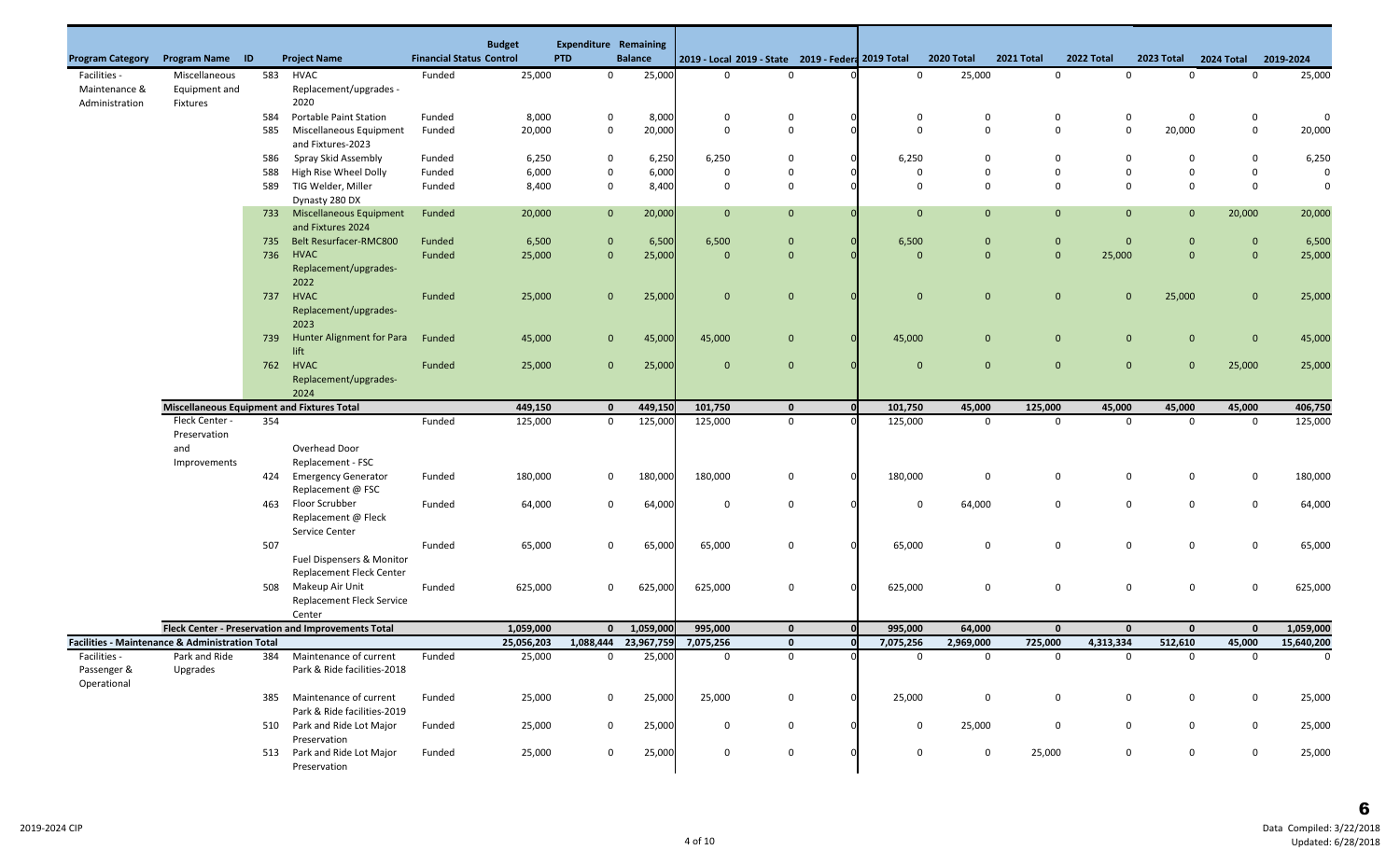|                             |                                                  |     |                                                                    |                                 | <b>Budget</b> | <b>Expenditure Remaining</b> |                |              |                                                    |              |              |                |              |              |              |                                 |             |
|-----------------------------|--------------------------------------------------|-----|--------------------------------------------------------------------|---------------------------------|---------------|------------------------------|----------------|--------------|----------------------------------------------------|--------------|--------------|----------------|--------------|--------------|--------------|---------------------------------|-------------|
| Program Category            | <b>Program Name</b> ID                           |     | <b>Project Name</b>                                                | <b>Financial Status Control</b> |               | <b>PTD</b>                   | <b>Balance</b> |              | 2019 - Local 2019 - State 2019 - Federa 2019 Total |              |              | 2020 Total     | 2021 Total   | 2022 Total   |              | 2023 Total 2024 Total 2019-2024 |             |
| Facilities -<br>Passenger & | Park and Ride<br>Upgrades                        |     | 613 Park and Ride Lot<br>Preservation                              | Funded                          | 20,000        | $\mathbf 0$                  | 20,000         | $\mathbf 0$  | $\mathbf 0$                                        |              | $\mathbf 0$  | $\mathbf 0$    | $\mathbf 0$  | 0            | 20,000       | $\mathbf 0$                     | 20,000      |
|                             |                                                  |     | 754 Five Mile Mobility Hub<br><b>Preliminary Design</b>            | Funded                          | 200,000       | $\overline{0}$               | 200,000        | $\mathbf{0}$ | $\mathbf{0}$                                       |              | $\mathbf{0}$ | 200,000        | $\mathbf{0}$ | $\mathbf{0}$ | $\mathbf{0}$ | $\mathbf{0}$                    | 200,000     |
|                             |                                                  |     | 755 Five Mile Layover and<br><b>Staging Expansion</b>              | Funded                          | 1,100,000     | $\mathbf{0}$                 | 1,100,000      | 200,000      | $\mathbf{0}$                                       |              | 200,000      | 900,000        | $\mathbf{0}$ | $\mathbf{0}$ | $\mathbf{0}$ | $\mathbf{0}$                    | 1,100,000   |
|                             |                                                  | 759 | Park and Ride Lot Major                                            | Funded                          | 20,000        | $\mathbf{0}$                 | 20,000         | $\mathbf 0$  | $\mathbf{0}$                                       |              | $\mathbf{0}$ | $\overline{0}$ | $\mathbf{0}$ | $\mathbf{0}$ | $\mathbf{0}$ | 20,000                          | 20,000      |
|                             | <b>Park and Ride Upgrades Total</b>              |     | Preservation 2024                                                  |                                 | 1,440,000     | $\mathbf{0}$                 | 1,440,000      | 225,000      | $\mathbf 0$                                        | $\mathbf{0}$ | 225,000      | 1,125,000      | 25,000       | $\mathbf 0$  | 20,000       | 20,000                          | 1,415,000   |
|                             | Plaza                                            |     | 471 Plaza Zone 4-5                                                 | Funded-MF                       | 55,620        | $\mathbf 0$                  | 55,620         | $\mathbf 0$  | $\mathbf 0$                                        |              | $\mathbf 0$  | $\mathbf 0$    | $\mathbf 0$  | $\mathbf 0$  | $\mathbf 0$  | $\mathbf 0$                     | $\Omega$    |
|                             | Preservation<br>and<br>Improvements              |     | Consolidation                                                      |                                 |               |                              |                |              |                                                    |              |              |                |              |              |              |                                 |             |
|                             |                                                  |     | 514 2018 Skywalk Roof<br>Replacement Plaza                         | Funded                          | 40,000        | $\mathbf 0$                  | 40,000         | $\mathbf 0$  | 0                                                  |              | $\mathbf 0$  | $\mathbf 0$    | $\mathbf 0$  | 0            | 0            | 0                               | $\mathbf 0$ |
|                             |                                                  |     | 515 2019 Cooling Tower<br>Replacement, Plaza                       | Funded                          | 30,000        | 0                            | 30,000         | 30,000       | $\mathbf 0$                                        |              | 30,000       | $\mathbf 0$    | $\mathbf 0$  | 0            | 0            | $\mathbf 0$                     | 30,000      |
|                             |                                                  | 564 | Plaza Controls<br>Replacement                                      | Funded                          | 234,636       | $\mathbf 0$                  | 234,636        | 5,000        | 0                                                  |              | 5,000        | 0              | $\mathbf 0$  | 0            | 0            | $\mathbf 0$                     | 5,000       |
|                             |                                                  |     | 612 Security Suite - stand-by                                      | Funded                          | 25,000        | 0                            | 25,000         | $\mathbf 0$  | 0                                                  |              | 0            | $\mathbf 0$    | $\mathbf 0$  | $\mathsf 0$  | $\mathsf 0$  | $\mathbf 0$                     | $\mathbf 0$ |
|                             |                                                  | 741 | power<br>STA Plaza 2nd Floor<br><b>Restroom Renovation</b>         | Funded                          | 140,000       | $\mathbf{0}$                 | 140,000        | 140,000      | $\mathbf{0}$                                       |              | 140,000      | $\mathbf{0}$   | $\mathbf{0}$ | $\mathbf{0}$ | $\mathbf{0}$ | $\mathbf{0}$                    | 140,000     |
|                             |                                                  |     | 756 Plaza Wayfinding                                               | Funded                          | 6,000         | $\Omega$                     | 6,000          | 6,000        | $\mathbf{0}$                                       |              | 6,000        | $\mathbf{0}$   | $\mathbf{0}$ | $\mathbf{0}$ | $\mathbf{0}$ | $\mathbf{0}$                    | 6,000       |
|                             |                                                  |     | Signange<br>765 STA Plaza Loudspeaker<br><b>System Replacement</b> | Funded                          | 45,000        | $\mathbf{0}$                 | 45,000         | 45,000       | $\mathbf{0}$                                       |              | 45,000       | $\mathbf{0}$   | $\mathbf{0}$ | $\mathbf{0}$ | $\mathbf{0}$ | $\mathbf{0}$                    | 45,000      |
|                             | <b>Plaza Preservation and Improvements Total</b> |     |                                                                    |                                 | 576,256       | $\mathbf{0}$                 | 576,256        | 226,000      | $\mathbf{0}$                                       | $\Omega$     | 226,000      | $\mathbf{0}$   | $\mathbf{0}$ | $\mathbf{0}$ | $\mathbf{0}$ | $\mathbf{0}$                    | 226,000     |
|                             | Plaza<br>Renovation                              | 495 | Plaza Renovation                                                   | Funded                          | 4,950,000     | 4,743,611                    | 206,389        | 0            | 0                                                  |              | $\mathbf 0$  | $\mathbf 0$    | 0            | $\mathbf 0$  | 0            | $\mathbf 0$                     | $\mathbf 0$ |
|                             | <b>Plaza Renovation Total</b>                    |     |                                                                    |                                 | 4,950,000     | 4,743,611                    | 206,389        | $\mathbf 0$  | $\mathbf 0$                                        | $\Omega$     | $\mathbf 0$  | $\mathbf{0}$   | $\mathbf{0}$ | $\mathbf 0$  | $\mathbf{0}$ | $\mathbf{0}$                    | $\mathbf 0$ |
|                             | Route & Stop<br>Facility                         | 399 | Operational<br>Improvements-2018                                   | Funded                          | 30,000        | $\mathbf 0$                  | 30,000         | $\mathbf 0$  | $\mathsf{O}$                                       |              | $\mathbf 0$  | $\mathbf 0$    | $\mathbf 0$  | $\mathbf 0$  | 0            | $\mathbf 0$                     | $\mathbf 0$ |
|                             |                                                  | 400 | Operational<br>Improvements-2019                                   | Funded                          | 70,000        | $\mathbf 0$                  | 70,000         | 70,000       | 0                                                  |              | 70,000       | $\mathbf 0$    | 0            | $\mathbf 0$  | 0            | 0                               | 70,000      |
|                             |                                                  | 401 | Operational<br>Improvements-2020                                   | Funded                          | 200,000       | $\mathbf 0$                  | 200,000        | $\mathbf 0$  | 0                                                  |              | 0            | 200,000        | 0            | $\mathbf 0$  | 0            | 0                               | 200,000     |
|                             |                                                  |     | 406 Outyear Transit<br>Enhancements-2018                           | Funded                          | 100,000       | $\mathbf 0$                  | 100,000        | $\mathbf 0$  | 0                                                  |              | $\mathbf 0$  | $\mathbf 0$    | $\mathbf 0$  | $\mathbf 0$  | 0            | 0                               | 0           |
|                             |                                                  | 407 | <b>Outyear Transit</b>                                             | Funded                          | 100,000       | $\mathbf 0$                  | 100,000        | 20,000       | 0                                                  | 80,000       | 100,000      | $\mathbf 0$    | $\mathbf 0$  | 0            | 0            | 0                               | 100,000     |
|                             |                                                  |     | Enhancements-2019<br>464 Rural Highway Stop                        | Funded-MF                       | 1,860,000     | $\mathbf{0}$                 | 1,860,000      | 0            | 0                                                  | $\Omega$     | 0            | 100,000        | 100,000      | 830,000      | 830,000      | 0                               | 1,860,000   |
|                             |                                                  |     | Improvements<br>480 Downtown Layover                               | Funded-MF                       | 515,000       | $\mathbf 0$                  | 515,000        | 170,000      | 0                                                  |              | 170,000      | 172,000        | 173,000      | 0            | 0            | 0                               | 515,000     |
|                             |                                                  | 519 | Upgrades<br>Traveler Information &                                 | Funded                          | 252,454       | 52,454                       | 200,000        | 0            | 0                                                  |              | $\mathbf 0$  | $\mathbf 0$    | 0            | $\mathbf 0$  | 0            | 0                               | $\Omega$    |
|                             |                                                  |     | Infrastructure<br>520 Bus Stop Improvements-                       | Funded                          | 100,000       | 87,606                       | 12,394         | 0            | 0                                                  |              | 0            | 0              | 0            | 0            | 0            | 0                               |             |
|                             |                                                  |     | 2017                                                               |                                 |               |                              |                |              |                                                    |              |              |                |              |              |              |                                 |             |
|                             |                                                  |     | 521 Bus Stop Improvements-<br>2018                                 | Funded                          | 100,000       | $\Omega$                     | 100,000        | 0            | 0                                                  |              | $\mathbf 0$  | $\mathbf 0$    | $\mathbf 0$  | $\mathbf 0$  | 0            | 0                               |             |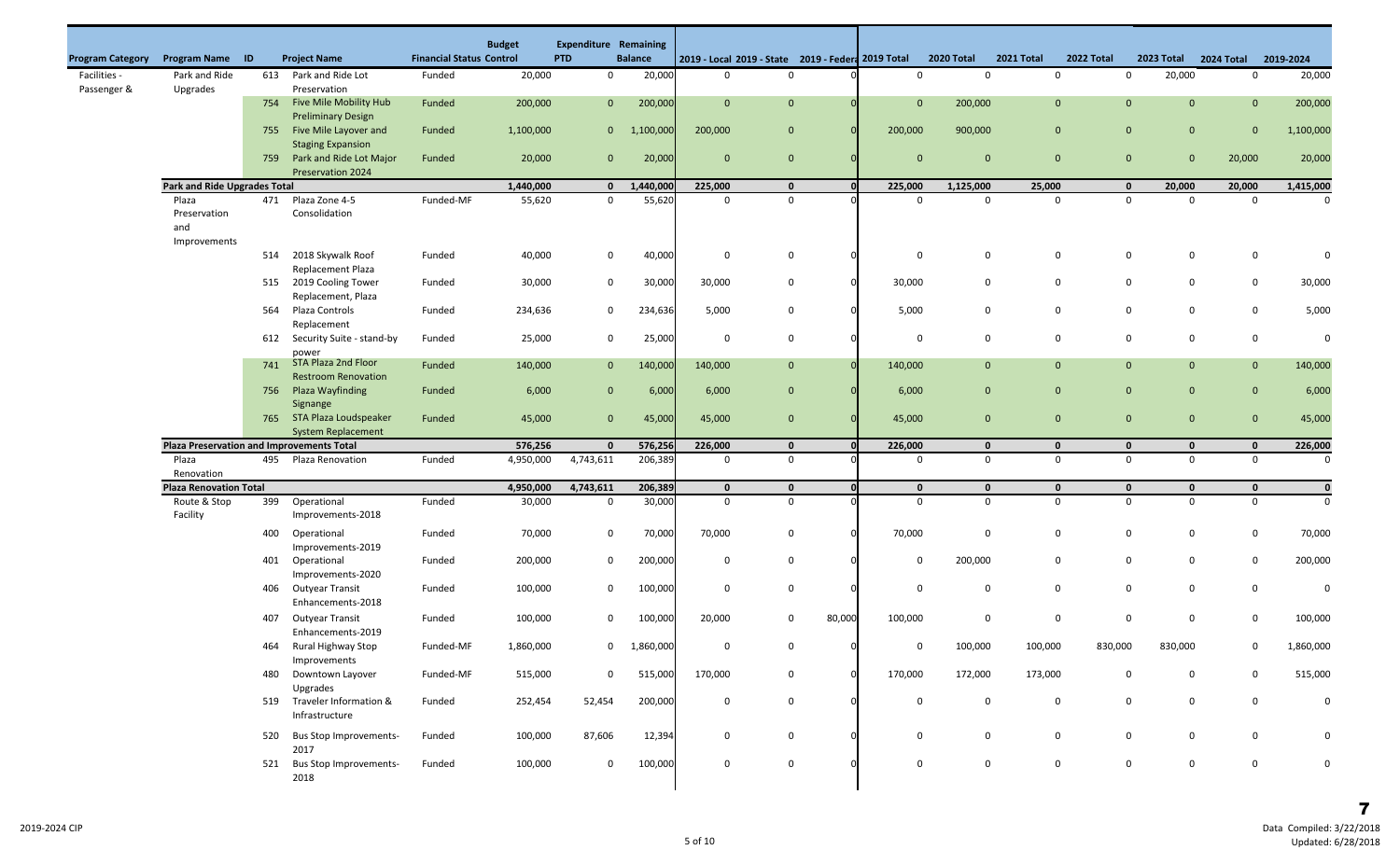|                             |                          |     |                                                                 |                                 | <b>Budget</b> | <b>Expenditure Remaining</b> |                           |              |                                                    |        |                |              |              |              |                |              |                      |
|-----------------------------|--------------------------|-----|-----------------------------------------------------------------|---------------------------------|---------------|------------------------------|---------------------------|--------------|----------------------------------------------------|--------|----------------|--------------|--------------|--------------|----------------|--------------|----------------------|
| <b>Program Category</b>     | <b>Program Name</b> ID   |     | <b>Project Name</b>                                             | <b>Financial Status Control</b> |               | <b>PTD</b>                   | <b>Balance</b>            |              | 2019 - Local 2019 - State 2019 - Federa 2019 Total |        |                | 2020 Total   | 2021 Total   | 2022 Total   | 2023 Total     |              | 2024 Total 2019-2024 |
| Facilities -<br>Passenger & | Route & Stop<br>Facility |     | 522 Bus Stop Improvements-<br>2019                              | Funded                          | 100,000       | $\mathbf 0$                  | 100,000                   | 100,000      | $\mathbf 0$                                        |        | 100,000        | $\mathbf 0$  | $\mathbf 0$  | $\mathbf 0$  | $\mathbf 0$    | $\mathbf 0$  | 100,000              |
|                             |                          | 523 | <b>Bus Stop Improvements-</b><br>2020                           | Funded                          | 100,000       | $\mathbf 0$                  | 100,000                   | 0            | $\mathbf 0$                                        |        | $\mathbf 0$    | 100,000      | $\mathbf 0$  | 0            | 0              | 0            | 100,000              |
|                             |                          | 524 | <b>Bus Stop Improvements-</b><br>2021                           | Funded                          | 100,000       | 0                            | 100,000                   | 0            | $\mathbf 0$                                        |        | $\mathbf 0$    | $\mathbf 0$  | 100,000      | 0            | $\mathbf 0$    | $\mathbf 0$  | 100,000              |
|                             |                          | 525 | Operational<br>Improvements - 2021                              | Funded                          | 200,000       | $\mathbf 0$                  | 200,000                   | 0            | 0                                                  |        | $\mathbf 0$    | $\mathbf 0$  | 200,000      | 0            | 0              | $\mathbf 0$  | 200,000              |
|                             |                          |     | 526 Outyear Transit<br>Enhancements - 2021                      | Funded                          | 100,000       | $\mathbf 0$                  | 100,000                   | 0            | $\mathbf 0$                                        |        | $\mathbf 0$    | 0            | 100,000      | 0            | 0              | 0            | 100,000              |
|                             |                          |     | 548 Indiana East of Pines<br>Sidewalk Extention                 | Funded                          | 70,000        | 8,970                        | 61,030                    | 0            | $\mathbf 0$                                        |        | $\mathbf 0$    | $\mathsf 0$  | $\mathbf 0$  | $\mathbf 0$  | 0              | $\mathbf 0$  | 0                    |
|                             |                          | 550 | <b>Trent Avenue and Sunset</b><br><b>Boulevard Improvements</b> | Funded                          | 215,000       | $\mathbf 0$                  | 215,000                   | 23,000       | 0                                                  | 92,000 | 115,000        | 0            | 0            | $\mathbf 0$  | 0              | $\mathbf 0$  | 115,000              |
|                             |                          |     | 551 Transit Shelter<br>Replacement                              | Funded                          | 200,000       | $\mathbf 0$                  | 200,000                   | 40,000       | $\mathbf 0$                                        |        | 40,000         | 40,750       | 43,250       | 0            | 0              | 0            | 124,000              |
|                             |                          |     | 552 University District South                                   | Funded                          | 100,000       | $\mathbf 0$                  | 100,000                   | 0            | $\mathbf 0$                                        |        | $\mathbf 0$    | $\mathbf 0$  | $\mathbf 0$  | 0            | 0              | $\mathbf 0$  | $\Omega$             |
|                             |                          | 553 | <b>Bridge Landing</b><br>Bus Stop Improvements -<br>2022        | Funded                          | 100,000       | $\mathbf 0$                  | 100,000                   | $\mathbf 0$  | 0                                                  |        | $\mathbf 0$    | 0            | 0            | 100,000      | 0              | $\mathbf 0$  | 100,000              |
|                             |                          | 554 | Operational<br>Improvements - 2022                              | Funded                          | 200,000       | $\mathbf 0$                  | 200,000                   | $\Omega$     | 0                                                  |        | $\mathbf 0$    | 0            | $\mathbf 0$  | 200,000      | 0              | 0            | 200,000              |
|                             |                          |     | 555 Outyear Transit<br>Enhancements - 2022                      | Funded                          | 100,000       | $\mathbf 0$                  | 100,000                   | 0            | 0                                                  |        | $\mathbf 0$    | 0            | $\mathbf 0$  | 100,000      | 0              | $\mathbf 0$  | 100,000              |
|                             |                          |     | 571 Bus Stop Improvements-<br>2023                              | Funded                          | 100,000       | $\mathbf 0$                  | 100,000                   | 0            | 0                                                  |        | $\mathbf 0$    | 0            | $\mathbf 0$  | 0            | 100,000        | 0            | 100,000              |
|                             |                          |     | 572 Operational<br>Improvements - 2023                          | Funded                          | 200,000       | $\mathbf 0$                  | 200,000                   | $\mathbf 0$  | 0                                                  |        | $\mathbf 0$    | $\mathbf 0$  | 0            | 0            | 200,000        | $\mathbf 0$  | 200,000              |
|                             |                          |     | 573 Outyear Transit<br>Enhancements - 2023                      | Funded                          | 100,000       | $\mathsf{O}$                 | 100,000                   | 0            | $\mathbf 0$                                        |        | $\mathbf 0$    | $\mathsf 0$  | $\mathsf{O}$ | 0            | 100,000        | $\mathbf 0$  | 100,000              |
|                             |                          |     | 574 Outyear Transit<br>Enhancements - 2020                      | Funded                          | 100,000       | $\mathbf 0$                  | 100,000                   | 0            | 0                                                  |        | 0              | 100,000      | $\mathbf 0$  | 0            | 0              | 0            | 100,000              |
|                             |                          | 732 | Greene and Ermina Traffic                                       | Funded-MF                       | 450,000       | $\mathbf 0$                  | 450,000                   | 0            | 0                                                  |        | $\mathbf 0$    | $\mathbf 0$  | 0            | 0            | $\mathbf 0$    | $\mathbf 0$  | 0                    |
|                             |                          |     | Signal Cooperative Project                                      |                                 |               |                              |                           |              |                                                    |        |                |              |              |              |                |              |                      |
|                             |                          |     | 743 2019 Service Change Bus<br><b>Stops</b>                     | Funded-MF                       | 300,000       | $\overline{0}$               | 300,000                   | 300,000      | $\mathbf{0}$                                       |        | 300,000        | $\mathbf{0}$ | $\mathbf{0}$ | $\mathbf{0}$ | $\mathbf{0}$   | $\mathbf{0}$ | 300,000              |
|                             |                          | 744 | 2021 Service Change Bus<br>Stops                                | Funded-MF                       | 400,000       |                              | 400,000<br>$\overline{0}$ | $\mathbf{0}$ | $\mathbf 0$                                        |        | $\mathbf{0}$   | $\mathbf{0}$ | 400,000      | $\mathbf{0}$ | $\mathbf{0}$   | $\mathbf{0}$ | 400,000              |
|                             |                          | 746 | <b>Bus Stop Improvements -</b><br>2024                          | Funded                          | 100,000       | $\mathbf{0}$                 | 100,000                   | $\Omega$     | $\mathbf{0}$                                       |        | $\overline{0}$ | $\mathbf{0}$ | $\mathbf{0}$ | $\mathbf{0}$ | $\mathbf{0}$   | 100,000      | 100,000              |
|                             |                          |     | 747 Outyear Transit<br>Enhancements - 2024                      | Funded                          | 100,000       | $\overline{0}$               | 100,000                   | $\Omega$     | $\Omega$                                           |        | $\Omega$       | $\Omega$     | $\mathbf{0}$ | $\Omega$     | $\overline{0}$ | 100,000      | 100,000              |
|                             |                          |     | 748 EWU/Surbeck Layover                                         | Funded                          | 200,000       | $\mathbf{0}$                 | 200,000                   | 200,000      | $\mathbf 0$                                        |        | 200,000        | $\mathbf{0}$ | $\mathbf{0}$ | $\mathbf{0}$ | $\mathbf{0}$   | $\mathbf{0}$ | 200,000              |
|                             |                          |     | 749 Operational<br>Improvements - 2024                          | Funded                          | 200,000       | $\mathbf{0}$                 | 200,000                   | $\mathbf{0}$ | $\mathbf{0}$                                       |        | 0              | $\mathbf{0}$ | $\mathbf{0}$ | $\mathbf{0}$ | $\mathbf{0}$   | 200,000      | 200,000              |
|                             |                          | 750 | 2019 Service Change<br><b>Operational Requirements</b>          | Funded-MF                       | 150,000       |                              | $\mathbf{0}$<br>150,000   | 150,000      | $\mathbf{0}$                                       |        | 150,000        | $\mathbf{0}$ | $\mathbf{0}$ | $\mathbf{0}$ | $\mathbf{0}$   | $\mathbf{0}$ | 150,000              |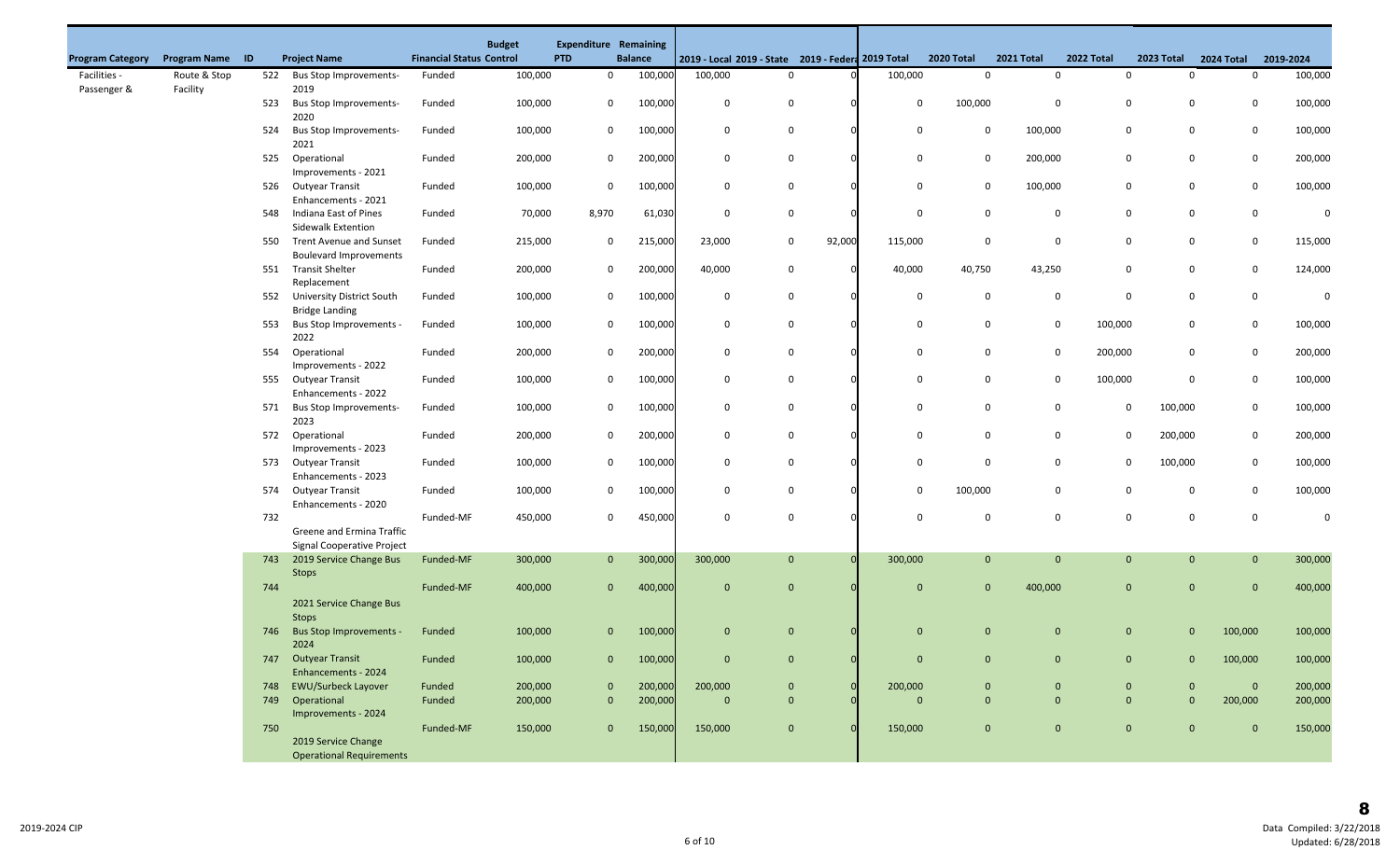| <b>Program Category</b>                               | <b>Program Name ID</b>                                      |     | <b>Project Name</b>                           | <b>Financial Status Control</b> | <b>Budget</b>           | <b>Expenditure Remaining</b><br><b>PTD</b> | <b>Balance</b>                    |                        | 2019 - Local 2019 - State 2019 - Federa 2019 Total |          |                        | 2020 Total                  | 2021 Total                  | 2022 Total                  | <b>2023 Total</b>           | 2024 Total 2019-2024        |                         |
|-------------------------------------------------------|-------------------------------------------------------------|-----|-----------------------------------------------|---------------------------------|-------------------------|--------------------------------------------|-----------------------------------|------------------------|----------------------------------------------------|----------|------------------------|-----------------------------|-----------------------------|-----------------------------|-----------------------------|-----------------------------|-------------------------|
| Facilities -                                          | Route & Stop                                                | 751 |                                               | Funded-MF                       | 200,000                 | $\overline{0}$                             | 200,000                           | $\mathbf{0}$           | $\overline{0}$                                     |          | $\mathbf{0}$           | $\mathbf{0}$                | 200,000                     | $\overline{0}$              | $\mathbf{0}$                | $\mathbf{0}$                | 200,000                 |
| Passenger &                                           | Facility                                                    |     | 2021 Service Change                           |                                 |                         |                                            |                                   |                        |                                                    |          |                        |                             |                             |                             |                             |                             |                         |
| Operational                                           | Improvements                                                |     | <b>Operational Requirements</b>               |                                 |                         |                                            |                                   |                        |                                                    |          |                        |                             |                             |                             |                             |                             |                         |
|                                                       |                                                             |     | 752 Francis and Alberta                       | Funded                          | 400,000                 | $\Omega$                                   | 400,000                           | 200,000                | 200,000                                            |          | 400,000                | $\mathbf{0}$                | $\mathbf{0}$                | $\overline{0}$              | $\mathbf{0}$                | $\mathbf{0}$                | 400,000                 |
|                                                       |                                                             |     | <b>Geometric Intersection</b><br>Improvements |                                 |                         |                                            |                                   |                        |                                                    |          |                        |                             |                             |                             |                             |                             |                         |
|                                                       |                                                             | 753 | <b>Transit Shelter Lighting</b>               | Funded                          | 175,000                 | $\mathbf 0$                                | 175,000                           | 7,000                  | $\mathbf{0}$                                       | 28,000   | 35,000                 | 35,000                      | 35,000                      | 35,000                      | 35,000                      | $\mathbf{0}$                | 175,000                 |
|                                                       |                                                             |     | Retrofits                                     |                                 |                         |                                            |                                   |                        |                                                    |          |                        |                             |                             |                             |                             |                             |                         |
|                                                       | Route & Stop Facility Improvements Total                    |     |                                               |                                 | 8,087,454               | 149,030                                    | 7,938,424                         | 1,280,000              | 200,000                                            | 200,000  | 1,680,000              | 747,750                     | 1,351,250                   | 1,265,000                   | 1,265,000                   | 400,000                     | 6,709,000               |
|                                                       | <b>Upriver Transit</b><br>Center                            |     | 475 Upriver Transit Center                    | Funded-MF                       | 5,000,000               | 8,488                                      | 4,991,512                         | 1,796,274              | 2,694,410                                          |          | 4,490,684              | $\mathbf 0$                 | 0                           | $\mathbf 0$                 | $\mathbf 0$                 | $\mathbf 0$                 | 4,490,684               |
|                                                       | <b>Upriver Transit Center Total</b>                         |     |                                               |                                 | 5,000,000               | 8,488                                      | 4,991,512                         | 1,796,274              | 2,694,410                                          | $\Omega$ | 4,490,684              | $\mathbf{0}$                | $\mathbf{0}$                | $\mathbf{0}$                | $\mathbf{0}$                | $\mathbf{0}$                | 4,490,684               |
|                                                       | <b>SFCC Transit</b>                                         |     | 575 Spokane Falls Transit                     | Funded                          | 2,963,000               | 6,993                                      | 2,956,007                         | 737,000                | 1,876,000                                          |          | 2,613,000              | $\mathbf 0$                 | 0                           | $\overline{\mathbf{0}}$     | $\mathbf 0$                 | $\mathbf 0$                 | 2,613,000               |
|                                                       | Station                                                     |     | Station                                       |                                 |                         |                                            |                                   |                        |                                                    |          |                        |                             |                             |                             |                             |                             |                         |
| <b>Facilities - Passenger &amp; Operational Total</b> | <b>SFCC Transit Station Total</b>                           |     |                                               |                                 | 2,963,000<br>23,016,710 | 6,993                                      | 2,956,007<br>4,908,121 18,108,589 | 737,000<br>4,264,274   | 1,876,000<br>4,770,410                             | 200,000  | 2,613,000<br>9,234,684 | $\mathbf{0}$<br>1,872,750   | $\mathbf{0}$<br>1,376,250   | $\mathbf{0}$<br>1,265,000   | $\mathbf{0}$<br>1,285,000   | $\mathbf{0}$<br>420,000     | 2,613,000<br>15,453,684 |
|                                                       |                                                             |     |                                               |                                 |                         |                                            |                                   |                        |                                                    |          |                        |                             |                             |                             |                             |                             |                         |
| Technology                                            | <b>Business</b>                                             | 206 | Financial, Budget, HR, &                      | Funded                          | 1,639,144               | 1,539,144                                  | 100,000                           | $\mathbf{0}$           | $\mathbf 0$                                        |          | $\mathbf 0$            | $\mathbf{0}$                | $\mathsf{O}$                | $\mathbf 0$                 | $\mathbf 0$                 | $\mathbf 0$                 | $\mathbf 0$             |
|                                                       | Systems<br>Replacement                                      |     | Maintenance                                   |                                 |                         |                                            |                                   |                        |                                                    |          |                        |                             |                             |                             |                             |                             |                         |
|                                                       |                                                             | 261 | <b>Document Management</b>                    | Funded                          | 300,000                 | $\mathbf 0$                                | 300,000                           | 300,000                | 0                                                  |          | 300,000                | 0                           | 0                           | 0                           | 0                           | 0                           | 300,000                 |
|                                                       |                                                             | 459 | Fluid Management System                       | Funded                          | 705,492                 | $\mathbf 0$                                | 705,492                           | $\mathbf 0$            | $\Omega$                                           |          | $\mathbf 0$            | $\mathbf 0$                 | $\mathbf 0$                 | $\Omega$                    | $\mathbf 0$                 | $\mathbf 0$                 | $\Omega$                |
|                                                       | <b>Business Systems Replacement Total</b>                   |     |                                               |                                 | 2,644,636               | 1,539,144                                  | 1,105,492                         | 300,000                | $\mathbf{0}$                                       |          | 300,000                | $\mathbf{0}$                | $\mathbf{0}$                | $\mathbf 0$                 | $\mathbf{0}$                | $\mathbf{0}$                | 300,000                 |
|                                                       | Communicatio<br>ns Technology                               | 517 | Digital Signage for<br>Communications - STA   | Funded                          | 100,000                 | $\mathbf 0$                                | 100,000                           | $\mathbf 0$            | $\mathbf 0$                                        |          | 0                      | 0                           | $\mathbf 0$                 | $\mathbf 0$                 | 0                           | $\mathbf 0$                 | $\Omega$                |
|                                                       | Upgrades                                                    |     | Plaza                                         |                                 |                         |                                            |                                   |                        |                                                    |          |                        |                             |                             |                             |                             |                             |                         |
|                                                       |                                                             | 562 | Mobil Data Computer -<br>Replacement          | Funded                          | 770,000                 | $\mathbf 0$                                | 770,000                           | 770,000                | 0                                                  |          | 770,000                | 0                           | 0                           | $\mathbf 0$                 | 0                           | $\mathbf 0$                 | 770,000                 |
|                                                       |                                                             | 565 | Communications                                | Funded                          | 250,000                 | $\mathbf 0$                                | 250,000                           | 0                      | 0                                                  |          | $\mathbf 0$            | 0                           | $\mathbf 0$                 | $\mathbf 0$                 | $\mathbf 0$                 | $\mathbf 0$                 | $\Omega$                |
|                                                       |                                                             |     | Infrastructure Assessment                     |                                 |                         |                                            |                                   |                        |                                                    |          |                        |                             |                             |                             |                             |                             |                         |
|                                                       |                                                             | 602 | and Upgrade<br>Network switches (5)           | Funded                          | 40,500                  | 0                                          | 40,500                            | $\Omega$               | 0                                                  |          | 0                      | 0                           | 0                           | $\mathbf 0$                 | $\mathbf 0$                 | $\mathbf 0$                 | $\mathbf 0$             |
|                                                       |                                                             |     |                                               |                                 |                         |                                            |                                   |                        |                                                    |          |                        |                             |                             |                             |                             |                             |                         |
|                                                       |                                                             | 604 | Network firewall                              | Funded                          | 123,815                 | 0                                          | 123,815                           | 0                      | 0                                                  |          | 0                      | 0                           | 0                           | 0                           | 0                           | 0                           | 0                       |
|                                                       |                                                             | 605 | Network equipment-West                        | Funded-MF                       | 25,000                  | $\mathbf 0$                                | 25,000                            | $\Omega$               | $\mathbf 0$                                        |          | $\Omega$               | $\mathbf 0$                 | $\Omega$                    | $\mathbf 0$                 | $\mathbf 0$                 | $\mathbf 0$                 | $\Omega$                |
|                                                       |                                                             |     | Plains                                        |                                 |                         |                                            |                                   |                        |                                                    |          |                        |                             |                             |                             |                             |                             |                         |
|                                                       |                                                             |     | 757 Network switches (10)                     | Funded                          | 80,000                  | $\overline{0}$                             | 80,000                            | 80,000                 | $\mathbf{0}$                                       |          | 80,000                 | $\mathbf{0}$                | $\mathbf{0}$                | $\overline{0}$              | $\mathbf{0}$                | $\mathbf{0}$                | 80,000                  |
|                                                       | <b>Communications Technology Upgrades Total</b><br>Computer | 418 | Computer Equipment-                           | Funded                          | 1,389,315<br>150,000    | $\mathbf{0}$<br>$\mathbf 0$                | 1,389,315<br>150,000              | 850,000<br>$\mathbf 0$ | $\mathbf{0}$<br>$\mathbf 0$                        |          | 850,000<br>$\Omega$    | $\mathbf{0}$<br>$\mathbf 0$ | $\mathbf{0}$<br>$\mathbf 0$ | $\mathbf{0}$<br>$\mathbf 0$ | $\mathbf{0}$<br>$\mathbf 0$ | $\mathbf{0}$<br>$\mathbf 0$ | 850,000<br>$\Omega$     |
|                                                       | Equipment<br>Preservation                                   |     | 2018                                          |                                 |                         |                                            |                                   |                        |                                                    |          |                        |                             |                             |                             |                             |                             |                         |
|                                                       | and Upgrades                                                |     | 419 Computer Equipment-                       | Funded                          | 150,000                 | 0                                          | 150,000                           | 150,000                | 0                                                  |          | 150,000                | 0                           | $\mathbf 0$                 | $\mathbf 0$                 | $\mathbf 0$                 | $\mathbf 0$                 | 150,000                 |
|                                                       |                                                             |     | 2019                                          |                                 |                         |                                            |                                   |                        |                                                    |          |                        |                             |                             |                             |                             |                             |                         |
|                                                       |                                                             |     | 527 Computer Equipment -<br>2020              | Funded                          | 150,000                 | $\mathbf{0}$                               | 150,000                           | 0                      | $\mathbf 0$                                        |          | 0                      | 150,000                     | $\mathbf 0$                 | $\mathbf 0$                 | $\mathbf 0$                 | 0                           | 150,000                 |
|                                                       |                                                             |     | 528 Computer Equipment -<br>2021              | Funded                          | 175,000                 | $\mathbf 0$                                | 175,000                           | 0                      | 0                                                  |          | 0                      | $\mathbf 0$                 | 175,000                     | $\mathbf 0$                 | $\mathbf 0$                 | $\mathbf 0$                 | 175,000                 |
|                                                       |                                                             |     | 566 Computer Equipment -<br>2022              | Funded                          | 175,000                 | 0                                          | 175,000                           | 0                      | 0                                                  |          | 0                      | $\mathbf 0$                 | $\mathbf{0}$                | 175,000                     | $\mathbf 0$                 | $\mathbf 0$                 | 175,000                 |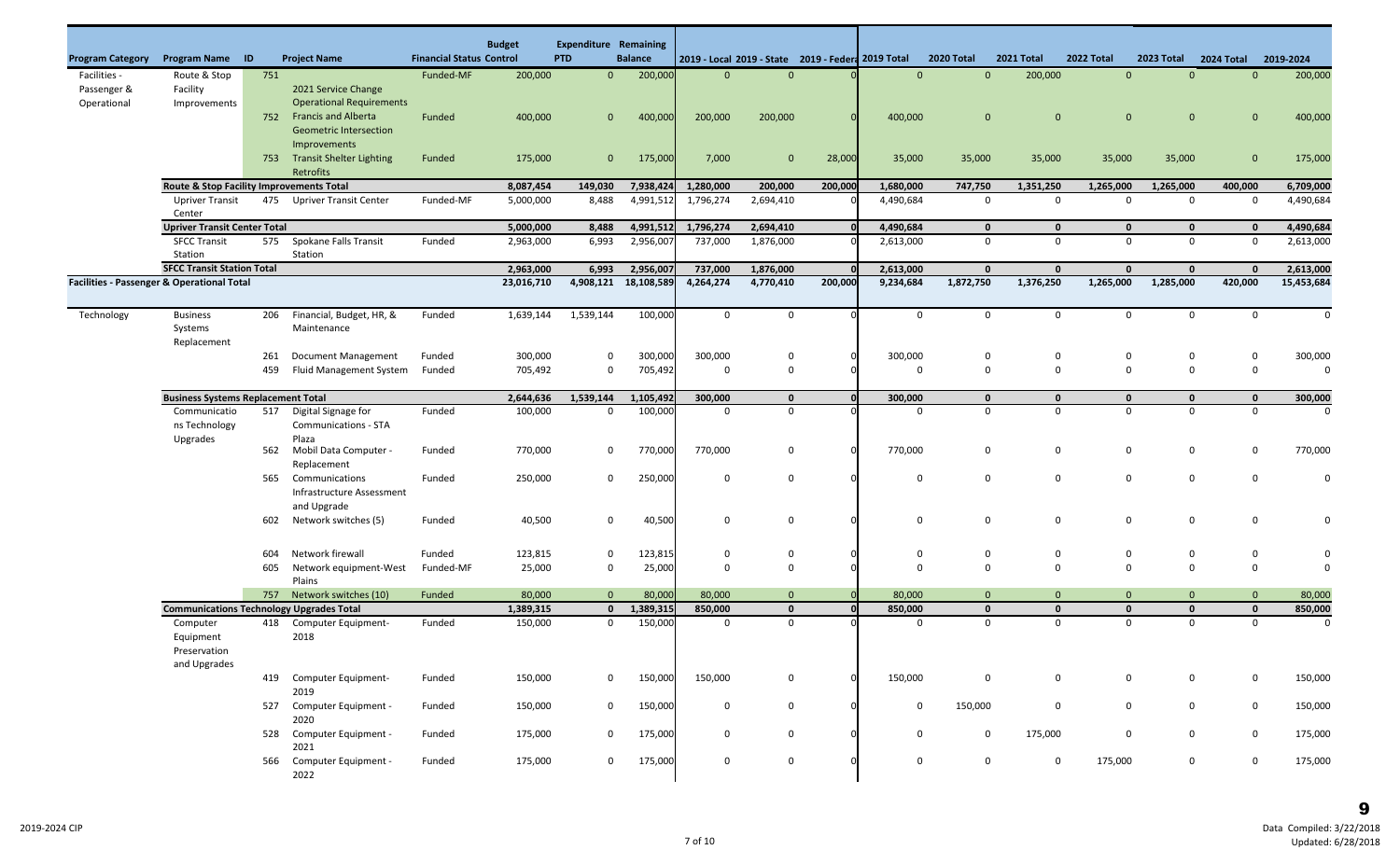|                           |                                                   |     |                                                                         |                                 | <b>Budget</b>         | <b>Expenditure Remaining</b> |                                 |                      |                                                    |           |                      |                     |                         |                         |                         |                         |                       |
|---------------------------|---------------------------------------------------|-----|-------------------------------------------------------------------------|---------------------------------|-----------------------|------------------------------|---------------------------------|----------------------|----------------------------------------------------|-----------|----------------------|---------------------|-------------------------|-------------------------|-------------------------|-------------------------|-----------------------|
| <b>Program Category</b>   | <b>Program Name</b> ID                            |     | <b>Project Name</b>                                                     | <b>Financial Status Control</b> |                       | <b>PTD</b>                   | <b>Balance</b>                  |                      | 2019 - Local 2019 - State 2019 - Federa 2019 Total |           |                      | 2020 Total          | 2021 Total              | 2022 Total              | 2023 Total              | 2024 Total 2019-2024    |                       |
| Technology                | Computer                                          | 603 | Computer Equipment-                                                     | Funded                          | 150,000               | $\mathbf 0$                  | 150,000                         | $\mathbf 0$          | $\Omega$                                           |           | $\mathbf 0$          | $\mathbf 0$         | $\mathbf 0$             | $\mathbf 0$             | 150,000                 | $\mathbf 0$             | 150,000               |
|                           | Equipment                                         | 758 | 2023<br>Computer Equipment -                                            | Funded                          | 150,000               | $\overline{0}$               | 150,000                         | $\overline{0}$       | $\mathbf{0}$                                       |           | $\mathbf{0}$         | $\overline{0}$      | $\mathbf{0}$            | $\mathbf{0}$            | $\mathbf{0}$            | 150,000                 | 150,000               |
|                           |                                                   |     | 2024<br><b>Computer Equipment Preservation and Upgrades Total</b>       |                                 | 1,100,000             |                              | $0 \quad 1,100,000$             | 150,000              | $\mathbf{0}$                                       |           | 150,000              | 150,000             | 175,000                 | 175,000                 | 150,000                 | 150,000                 | 950,000               |
|                           | <b>Fare Collection</b>                            |     | 431 Fixed Route Fare                                                    | Funded                          | 5,890,000             | 167,723                      | $\overline{5,722,27}$           | 2,861,507            | $\mathbf 0$                                        | 498,493   | 3,360,000            | 2,132,277           | $\mathbf 0$             | $\mathbf 0$             | 0                       | $\mathbf 0$             | 5,492,277             |
|                           | and Sales<br>Technology                           |     | <b>Collection System Update</b>                                         |                                 |                       |                              |                                 |                      |                                                    |           |                      |                     |                         |                         |                         |                         |                       |
|                           | <b>Fare Collection and Sales Technology Total</b> |     |                                                                         |                                 | 5,890,000             | 167,723                      | 5,722,277                       | 2,861,507            | $\mathbf 0$                                        | 498,493   | 3,360,000            | 2,132,277           | $\mathbf 0$             | $\mathbf 0$             | $\mathbf{0}$            | $\bf{0}$                | 5,492,277             |
|                           | Operating &                                       |     | 577 Trapeze OPS-Web                                                     | Funded                          | 175,000               | $\mathbf 0$                  | 175,000                         | 175,000              | $\mathbf 0$                                        |           | 175,000              | $\mathbf 0$         | $\mathbf 0$             | $\mathbf 0$             | $\mathbf 0$             | $\mathbf 0$             | 175,000               |
|                           | Customer<br>Service<br>Software                   |     |                                                                         |                                 |                       |                              |                                 |                      |                                                    |           |                      |                     |                         |                         |                         |                         |                       |
|                           |                                                   |     | 578 Trapeze ParaCutter                                                  | Funded                          | 120,000               | 0                            | 120,000                         | 120,000              | 0                                                  |           | 120,000              | 0                   | 0                       | 0                       | 0                       | 0                       | 120,000               |
|                           |                                                   |     | 579 Trapeze ViewPoint -<br><b>Business Intelligence</b>                 | Funded                          | 220,000               | $\Omega$                     | 220,000                         | 0                    | $\Omega$                                           |           | 0                    | $\mathbf 0$         | $\mathbf 0$             | $\mathbf 0$             | $\mathbf 0$             | $\mathbf 0$             | $\mathbf 0$           |
|                           |                                                   |     | Solution<br><b>Operating &amp; Customer Service Software Total</b>      |                                 | 515,000               | $\mathbf{0}$                 | 515,000                         | 295,000              | $\mathbf{0}$                                       | $\Omega$  | 295,000              | $\mathbf{0}$        | $\mathbf{0}$            | $\mathbf 0$             | $\mathbf{0}$            | $\mathbf{0}$            | 295,000               |
|                           | Security and                                      |     | 468 OnBoard Camera Upgrade                                              | Funded                          | 4,000,000             | $\mathbf 0$                  | 4,000,000                       | 4,000,000            | $\mathbf 0$                                        |           | 4,000,000            | $\overline{0}$      | 0                       | $\mathbf 0$             | 0                       | 0                       | 4,000,000             |
|                           | Access<br>Technology                              |     |                                                                         |                                 |                       |                              |                                 |                      |                                                    |           |                      |                     |                         |                         |                         |                         |                       |
|                           |                                                   | 600 | Driver's<br>Room/Administrative<br>Area Access Control                  | Funded                          | 25,000                | $\Omega$                     | 25,000                          | $\mathbf 0$          | 0                                                  |           | 0                    | 0                   | $\mathbf 0$             | $\mathbf 0$             | 0                       | 0                       | 0                     |
|                           |                                                   | 601 | Park and Ride Camera<br>System - Five Mile                              | Funded                          | 59,500                | 0                            | 59,500                          | 0                    | 0                                                  |           | $\mathbf 0$          | 59,500              | 0                       | 0                       | 0                       | 0                       | 59,500                |
|                           |                                                   | 608 | Park and Ride Camera<br>System - Hastings                               | Funded                          | 71,500                | 0                            | 71,500                          | 71,500               | 0                                                  |           | 71,500               | 0                   | $\mathbf 0$             | 0                       | 0                       | 0                       | 71,500                |
|                           |                                                   | 609 | Park and Ride Camera<br>System - Liberty Lake                           | Funded                          | 85,900                | $\mathbf 0$                  | 85,900                          | 0                    | $\mathbf 0$                                        |           | 0                    | 0                   | 85,900                  | 0                       | 0                       | 0                       | 85,900                |
|                           |                                                   | 610 | Park and Ride Camera<br>System - South Hill                             | Funded                          | 74,600                | $\mathbf 0$                  | 74,600                          | 0                    | $\mathbf 0$                                        |           | 0                    | 0                   | 0                       | 74,600                  | 0                       | 0                       | 74,600                |
|                           |                                                   |     | 611 Park and Ride Camera<br>System - Mirabeau                           | Funded                          | 78,100                | $\mathbf 0$                  | 78,100                          | $\mathbf 0$          | $\mathbf 0$                                        |           | 0                    | 0                   | $\mathsf 0$             | $\mathsf 0$             | 0                       | 0                       | 0                     |
|                           | <b>Security and Access Technology Total</b>       |     |                                                                         |                                 | 4,394,600             | $\mathbf{0}$                 | 4,394,600                       | 4,071,500            | $\mathbf 0$                                        |           | 4,071,500            | 59,500              | 85,900                  | 74,600                  | $\mathbf{0}$            | $\mathbf 0$             | 4,291,500             |
|                           | Smart Bus<br>Implementatio<br>n                   | 237 | Smart Bus CAD/AVL<br>Implementation                                     | Funded                          | 6,850,000             | 6,830,343                    | 19,657                          | $\Omega$             | $\Omega$                                           |           | $\mathbf 0$          | $\mathbf 0$         | $\mathbf 0$             | $\mathbf 0$             | $\mathbf 0$             | $\Omega$                | $\Omega$              |
|                           |                                                   |     | 336 Fiber Communications                                                | Funded                          | 869,528               | 27,755                       | 841,773                         | 141,773              | 0                                                  |           | 141,773              | 100,000             | 100,000                 | 100,000                 | 100,000                 | 100,000                 | 641,773               |
|                           | <b>Smart Bus Implementation Total</b>             |     |                                                                         |                                 | 7,719,528             | 6,858,097                    | 861,431                         | 141,773              | $\mathbf{0}$                                       |           | 141,773              | 100,000             | 100,000                 | 100,000                 | 100,000                 | 100,000                 | 641,773               |
|                           | Capital                                           | 763 |                                                                         | Funded                          | 260,000               | $\mathbf 0$                  | 260,000                         | 180,000              | $\mathbf 0$                                        |           | 180,000              | 80,000              | $\mathbf 0$             | $\Omega$                | $\mathbf 0$             | $\mathbf 0$             | 260,000               |
|                           | Program                                           |     | <b>Project Management</b>                                               |                                 |                       |                              |                                 |                      |                                                    |           |                      |                     |                         |                         |                         |                         |                       |
|                           | Management                                        |     | Software                                                                |                                 |                       |                              |                                 |                      |                                                    |           |                      |                     |                         |                         |                         |                         |                       |
| <b>Technology Total</b>   | <b>Capital Program Management Software Total</b>  |     |                                                                         |                                 | 260,000<br>23,913,079 | $\mathbf{0}$                 | 260,000<br>8,564,964 15,348,115 | 180,000<br>8,849,780 | $\mathbf 0$<br>$\mathbf{0}$                        | 498,493   | 180,000<br>9,348,273 | 80,000<br>2,521,777 | $\mathbf{0}$<br>360,900 | $\mathbf{0}$<br>349,600 | $\mathbf{0}$<br>250,000 | $\mathbf{0}$<br>250,000 | 260,000<br>13,080,550 |
| High Performance          | Central City                                      |     | 347 Design and Construction                                             | Funded-MF                       | 65,425,000            |                              | 0 65,425,000                    | $\mathbf 0$          | 7,700,000                                          | 6,453,500 | 14,153,500           | 20,995,500          | 29,276,000              | 1,000,000               | $\mathbf 0$             | $\mathbf 0$             | 65,425,000            |
| Transit<br>Implementation | Line                                              |     |                                                                         |                                 |                       |                              |                                 |                      |                                                    |           |                      |                     |                         |                         |                         |                         |                       |
|                           |                                                   | 435 | <b>Preliminary Engineering</b><br>and Environmental<br>Review (Phase C) | Funded-MF                       | 1,875,000             | 1,803,723                    | 71,277                          | $\mathbf 0$          | 0                                                  |           | $\mathbf{0}$         | $\mathbf 0$         | 0                       | 0                       | 0                       | 0                       | 0                     |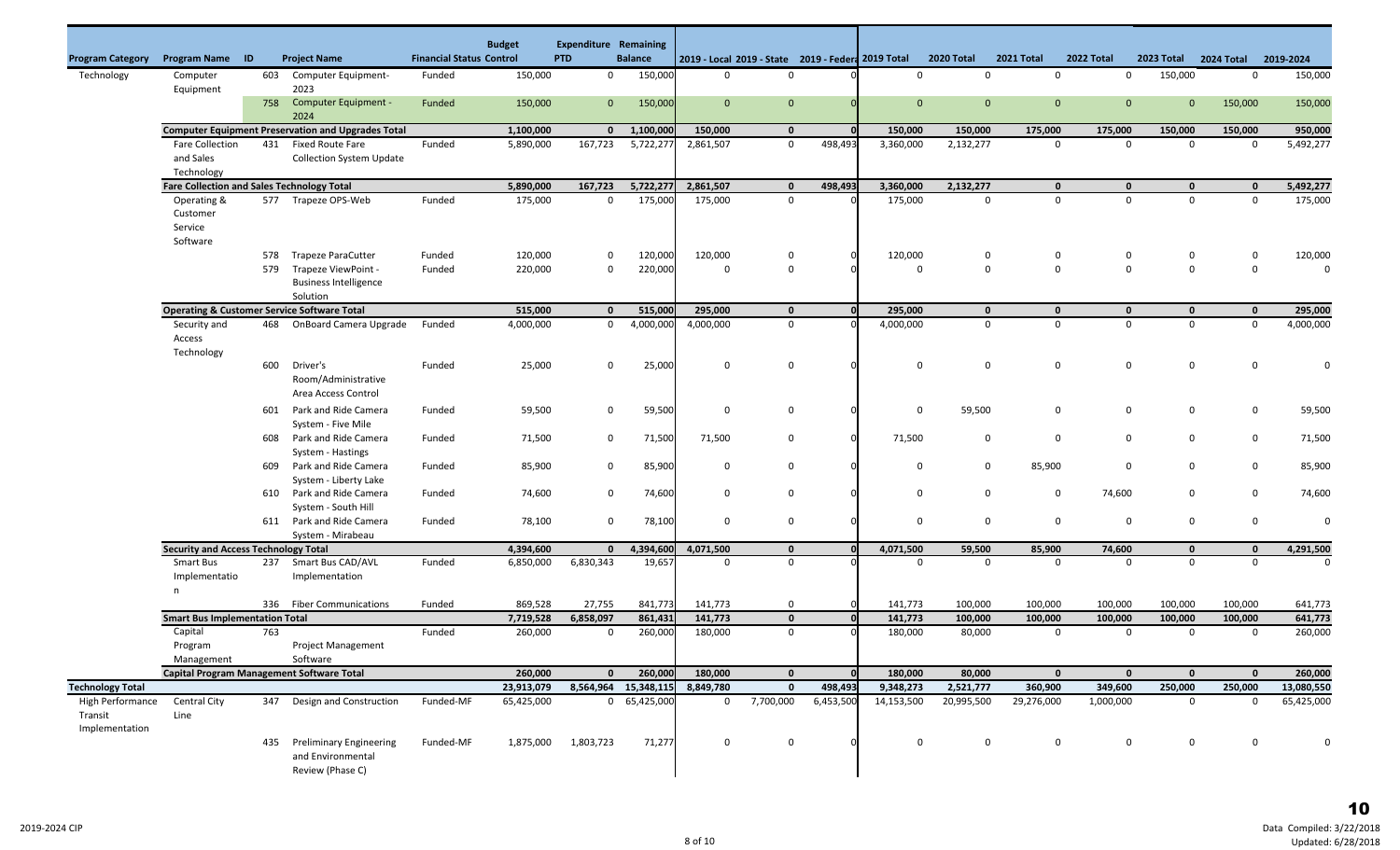|                                                      |                                          |     |                                                                                                   |                                 | <b>Budget</b>        | <b>Expenditure Remaining</b> |                       |              |                                                    |                      |                      |              |                |              |                              |                      |                            |
|------------------------------------------------------|------------------------------------------|-----|---------------------------------------------------------------------------------------------------|---------------------------------|----------------------|------------------------------|-----------------------|--------------|----------------------------------------------------|----------------------|----------------------|--------------|----------------|--------------|------------------------------|----------------------|----------------------------|
| <b>Program Category</b>                              | <b>Program Name</b> ID                   |     | <b>Project Name</b>                                                                               | <b>Financial Status Control</b> |                      | <b>PTD</b>                   | <b>Balance</b>        |              | 2019 - Local 2019 - State 2019 - Federa 2019 Total |                      |                      | 2020 Total   | 2021 Total     | 2022 Total   | 2023 Total                   | 2024 Total 2019-2024 |                            |
| High Performance<br>Transit                          | <b>Central City</b><br>Line              |     | 546 Project Development<br>(Phase D)                                                              | Funded-MF                       | 4,700,000            | 399,197                      | 4,300,803             | $\mathbf{0}$ | 1,541,636                                          |                      | 1,541,636            | $\mathbf 0$  | $\mathbf 0$    | $\mathbf 0$  | $\mathbf 0$                  | 0                    | 1,541,636                  |
|                                                      | <b>Central City Line Total</b>           |     |                                                                                                   |                                 | 72,000,000           | 2,202,920                    | 69.797.080            | $\mathbf{0}$ | 9,241,636                                          | 6,453,500            | 15,695,136           | 20,995,500   | 29,276,000     | 1,000,000    | $\mathbf{0}$                 |                      | 66,966,636<br>$\mathbf{0}$ |
|                                                      | <b>HPT Program</b>                       | 427 | <b>HPT Passenger Facilities</b>                                                                   | Funded                          | 618,750              | 571,784                      | 46,966                | $\Omega$     | $\Omega$                                           |                      | $\mathbf 0$          | $\Omega$     | $\Omega$       | $\Omega$     | $\mathbf 0$                  | 0                    |                            |
|                                                      | Development                              |     | Design and<br>Communications<br>Standards                                                         |                                 |                      |                              |                       |              |                                                    |                      |                      |              |                |              |                              |                      |                            |
|                                                      | <b>HPT Program Development Total</b>     |     |                                                                                                   |                                 | 618,750              | 571,784                      | 46,966                | $\mathbf{0}$ | $\mathbf 0$                                        |                      | $\mathbf{0}$         | $\mathbf{0}$ | $\mathbf{0}$   | $\mathbf{0}$ | $\mathbf{0}$                 | $\mathbf{0}$         | $\mathbf{0}$               |
|                                                      | Incremental<br><b>HPT</b>                |     | 470 Plaza HPT Platforms                                                                           | Funded-MF                       | 1,545,000            | 5,198                        | 1,539,802             | 40,000       | $\Omega$                                           |                      | 40,000               | $\mathbf 0$  | 1,122,552      | 77,250       | $\mathbf 0$                  | 0                    | 1,239,802                  |
|                                                      | Investments                              |     | 472 Division Passenger and                                                                        | Funded-MF                       | 2,000,000            | 59,334                       | 1,940,666             | 497,490      | 70,000                                             | 923,176              | 1,490,666            | 0            | 0              | $\mathbf 0$  | $\mathbf 0$                  | $\Omega$             | 1,490,666                  |
|                                                      |                                          |     | <b>Operational Treatments</b>                                                                     |                                 |                      | $\Omega$                     |                       | 90,000       | $\Omega$                                           |                      |                      | $\mathbf 0$  | $\mathbf 0$    | 0            |                              | $\mathbf 0$          |                            |
|                                                      | <b>Incremental HPT Investments Total</b> |     | 478 Division HPT Design Study                                                                     | Funded                          | 500,000<br>4,045,000 | 64,532                       | 500,000<br>3,980,468  | 627,490      | 70,000                                             | 350,000<br>1,273,176 | 440,000<br>1,970,666 | $\mathbf 0$  | 1,122,552      | 77,250       | $\mathbf{0}$<br>$\mathbf{0}$ | $\mathbf{0}$         | 440,000<br>3,170,468       |
|                                                      | <b>West Plains</b>                       | 438 | Design and Engineering                                                                            | Funded-MF                       | 2,662,393            | 2,560,567                    | 101,826               | $\mathbf 0$  | $\Omega$                                           |                      | $\mathbf 0$          | $\mathbf 0$  | $\mathbf 0$    | $\Omega$     | $\mathbf 0$                  | $\mathbf 0$          | $\Omega$                   |
|                                                      | <b>Transit Center</b>                    | 503 | West Plains Transit Center                                                                        | Funded-MF                       | 6,908,000            | 2,452,455                    | 4,455,545             | $\mathbf 0$  | 200,000                                            |                      | 200,000              | 0            | $\mathbf 0$    | $\Omega$     | $\mathbf 0$                  | $\mathbf 0$          | 200,000                    |
|                                                      |                                          |     | - Final Design &<br>Construction                                                                  |                                 |                      |                              |                       |              |                                                    |                      |                      |              |                |              |                              |                      |                            |
|                                                      |                                          |     | 742 WPTC -<br>Transit/Interchange                                                                 | Funded                          | 800,000              | $\mathbf{0}$                 | 800,000               | 88,800       | 711,200                                            |                      | 800,000              | $\mathbf{0}$ | $\overline{0}$ | $\Omega$     | $\mathbf{0}$                 | $\mathbf{0}$         | 800,000                    |
|                                                      |                                          |     | <b>Access Project</b>                                                                             |                                 |                      |                              |                       |              |                                                    |                      |                      |              |                |              |                              |                      |                            |
|                                                      | <b>West Plains Transit Center Total</b>  |     |                                                                                                   |                                 | 10,370,393           | 5,013,022                    | 5,357,371             | 88,800       | 911,200                                            |                      | 1,000,000            | $\mathbf 0$  | $\mathbf 0$    | $\mathbf{0}$ | $\mathbf{0}$                 | $\mathbf{0}$         | 1,000,000                  |
|                                                      | Monroe-Regal                             | 466 | Moran Prairie Park and                                                                            | Funded-MF                       | 245,000              | 32,260                       | 212,740               | 21,274       | $\mathbf 0$                                        |                      | 21,274               | $\mathbf 0$  | $\mathbf 0$    | $\mathbf 0$  | $\mathbf 0$                  | $\mathbf 0$          | 21,274                     |
|                                                      | Line                                     | 467 | Ride Design & Engineering<br>29th/Regal Intersection<br>Improvements - Design<br>and Construction | Funded-MF                       | 551,120              | 5,369                        | 545,751               | 382,026      | 0                                                  |                      | 382,026              | 0            | $\mathbf 0$    | $\mathbf 0$  | $\mathbf 0$                  | 0                    | 382,026                    |
|                                                      |                                          | 479 | Monroe-Regal Shelter and                                                                          | Funded-MF                       | 4,270,250            | 7,391                        | 4,262,859             | 1,267,258    | 1,714,526                                          |                      | 2,981,784            | 0            | $\mathbf 0$    | $\mathbf 0$  | $\mathbf 0$                  | $\Omega$             | 2,981,784                  |
|                                                      |                                          | 542 | <b>Stop Enhancements</b><br>Moran Prairie Park and                                                | Funded-MF                       | 2,325,000            | $\mathbf{0}$                 | 2,325,000             | 938,719      | 1,270,031                                          |                      | 2,208,750            | 116,250      | $\mathbf 0$    | $\mathbf 0$  | $\mathbf 0$                  | 0                    | 2,325,000                  |
|                                                      |                                          | 543 | <b>Ride Construction</b><br>North Monroe Bus Stop                                                 | Funded-MF                       | 620,187              | $\mathbf 0$                  | 620,187               | 13,500       | 15,649                                             | 94,889               | 124,038              | $\mathbf 0$  | $\mathbf 0$    | $\mathbf 0$  | $\mathbf 0$                  | 0                    | 124,038                    |
|                                                      | <b>Monroe-Regal Line Total</b>           |     | Infrastructure                                                                                    |                                 | 8,011,557            | 45,020                       | 7,966,537             | 2,622,777    | 3,000,206                                          | 94,889               | 5,717,872            | 116,250      | $\mathbf{0}$   | $\mathbf{0}$ | $\mathbf{0}$                 | $\mathbf{0}$         | 5,834,122                  |
|                                                      | Cheney Line                              | 465 | Four Lakes Station                                                                                | Funded-MF                       | 390,500              | 608                          | 389,892               | 60,372       | 0                                                  | 154,520              | 214,892              | $\mathbf 0$  | $\mathbf 0$    | 0            | $\mathbf 0$                  | $\mathbf 0$          | 214,892                    |
|                                                      |                                          | 764 | Cheney Corridor<br>Improvements                                                                   | Funded-MF                       | 3,650,000            | 0                            | 3,650,000             | 144,000      | 251,000                                            |                      | 395,000              | 1,450,000    | 1,500,000      | 150,000      | $\mathbf 0$                  | $\mathbf 0$          | 3,495,000                  |
|                                                      | <b>Cheney Line Total</b>                 |     |                                                                                                   |                                 | 4,040,500            | 608                          | 4,039,892             | 204,372      | 251,000                                            | 154.520              | 609,892              | 1,450,000    | 1,500,000      | 150,000      | $\mathbf{0}$                 | $\bf{0}$             | 3,709,892                  |
|                                                      | I-90/Valley                              | 469 | Mirabeau Transit Center                                                                           | Funded-MF                       | 8,488,000            | $\mathbf{0}$                 | 8,488,000             | 0            | 0                                                  |                      | 0                    | 424,400      | 1,698,200      | 5,941,000    | 424,400                      | 0                    | 8,488,000                  |
|                                                      | Line                                     |     | Improvements                                                                                      |                                 |                      |                              |                       |              |                                                    |                      |                      |              |                |              |                              |                      |                            |
|                                                      |                                          | 477 | Liberty Lake Park & Ride                                                                          | Funded-MF                       | 5,562,000            | 0                            | 5,562,000             | 0            | 0                                                  |                      | 0                    | 0            | 412,000        | 2,575,000    | 2,575,000                    | 0                    | 5,562,000                  |
|                                                      |                                          | 545 | Preliminary Engineering I-<br>90 HPT Corridor Facilities                                          | Funded-MF                       | 812,500              | 0                            | 812,500               | $\mathbf 0$  | $\mathsf 0$                                        |                      | $\mathbf 0$          | 362,500      | 450,000        | $\mathbf 0$  | $\mathbf 0$                  | $\mathbf 0$          | 812,500                    |
|                                                      | I-90/Valley Line Total                   |     |                                                                                                   |                                 | 14,862,500           |                              | 0 14,862,500          | $\mathbf{0}$ | $\mathbf 0$                                        |                      | $\mathbf 0$          | 786,900      | 2,560,200      | 8,516,000    | 2,999,400                    |                      | 14,862,500<br>$\mathbf{0}$ |
|                                                      | Sprague Line                             |     | 540 Sprague HPT<br>Improvements                                                                   | Funded-MF                       | 6,556,000            | 36,613                       | 6,519,387             | 200,000      | $\mathbf 0$                                        |                      | 200,000              | 300,000      | 850,000        | 2,406,000    | 2,763,387                    | $\mathbf 0$          | 6,519,387                  |
|                                                      | <b>Sprague Line Total</b>                |     |                                                                                                   |                                 | 6,556,000            | 36,613                       | 6,519,387             | 200,000      | $\mathbf{0}$                                       |                      | 200,000              | 300,000      | 850,000        | 2,406,000    | 2,763,387                    | $\mathbf{0}$         | 6,519,387                  |
| <b>High Performance Transit Implementation Total</b> |                                          |     |                                                                                                   |                                 | 120,504,700          |                              | 7,934,500 112,570,200 |              | 3,743,439 13,474,042                               | 7,976,085            | 25,193,566           | 23,648,650   | 35,308,752     | 12,149,250   | 5,762,787                    |                      | 0 102,063,005              |